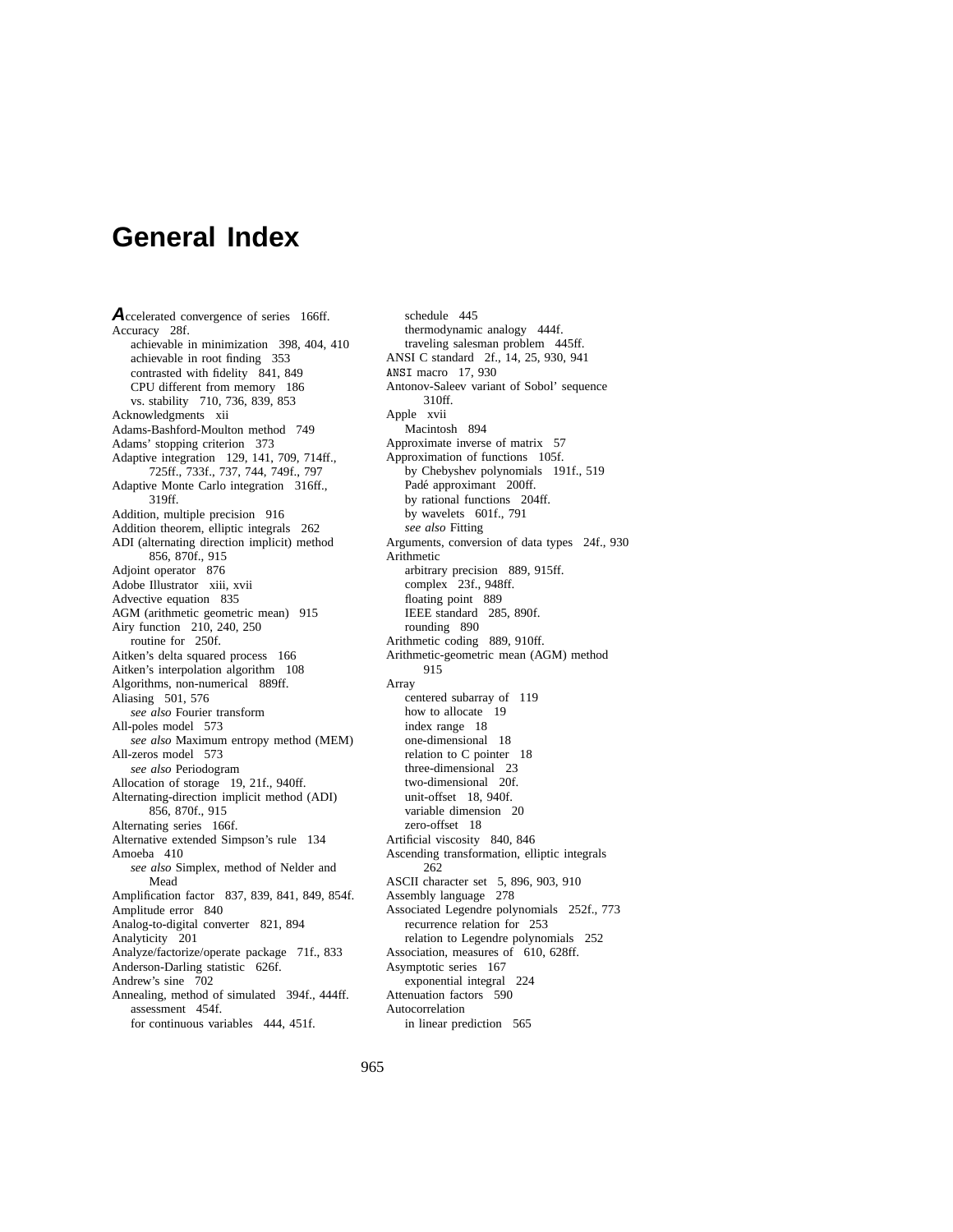use of FFT 545 Wiener-Khinchin theorem 498, 574 AUTODIN-II polynomial 898 Autonomous differential equations 735f. Autoregressive model (AR) *see* Maximum entropy method (MEM) Average deviation of distribution 611 Averaging kernel, in Backus-Gilbert method 816

**B**acksubstitution 42, 47, 50, 98 in band diagonal matrix 54 in Cholesky decomposition 97 complex equations 49 direct for computing  $A^{-1} \cdot B$  48 relaxation solution of boundary value problems 764 in singular value decomposition 64 Backtracking 427 in quasi-Newton methods 384 Backus-Gilbert method 815ff. Backward deflation 370 Bader-Deuflhard method 737, 742f. Bairstow's method 371, 376f. Balancing 483 Band diagonal matrix 50, 51ff. backsubstitution 54 LU decomposition 53f. multiply by vector 52f. storage 52 Band-pass filter 558, 562 wavelets 592, 599f. Bandwidth limited function 501 Bank accounts, checksum for 902 Bar codes, checksum for 902 Bartlett window 554 Base of representation 28, 890 BASIC, Numerical Recipes in xv, 1 Basis functions in general linear least squares 671 Bayes' Theorem 819 Bayesian approach to inverse problems 808, 820, 825f. contrasted with frequentist 819 vs. historic maximum entropy method 825f. views on straight line fitting 670 Bays' shuffle 280 Bernoulli number 138 Bessel functions 230ff., 240ff. asymptotic form 230, 236 complex 210 continued fraction 240f., 246f. double precision 230 fractional order 230, 240ff. Miller's algorithm 181, 234 modified 236ff. modified, fractional order 246ff. modified, normalization formula 239, 246 modified, routines for 237ff. normalization formula 181 recurrence relation 178, 231, 239, 241f. reflection formulas 242

reflection formulas, modified functions 247 routines for 232ff., 243ff. routines for modified functions 248f. series for 166, 230 series for  $K_{\nu}$  247 series for  $Y_{\nu}$  242 spherical 240, 251 turning point 241 Wronskian 240, 246 Best-fit parameters 656, 662, 666, 703 *see also* Fitting Beta function 213 incomplete *see* Incomplete beta function BFGS algorithm *see* Broyden-Fletcher-Goldfarb-Shanno algorithm Bias, of exponent 28 Bias, removal in linear prediction 570 Biconjugacy 84 Biconjugate gradient method elliptic partial differential equations 833 preconditioning 85f., 833 for sparse system 84f., 606 Bicubic interpolation 125f. Bicubic spline 127f. Big-endian 302 Bilinear interpolation 123f. Binomial coefficients 213 recurrences for 215 Binomial probability function 215 cumulative 229 deviates from 290, 295f. Binormal distribution 637, 695 Biorthogonality 84 Bisection 117, 366 compared to minimum bracketing 397f., 399f. minimum finding with derivatives 406 root finding 350, 353f., 359ff., 397, 476 BISYNCH 898 Bit 28 reversal in fast Fourier transform (FFT) 505f., 532 Bitwise logical functions 296ff., 898f. Block-by-block method 797 Block of statements 6 Bode's rule 132 Boltzmann probability distribution 445 Boltzmann's constant 445 Bootstrap method 691f. Bordering method for Toeplitz matrix 92f. Borwein and Borwein method for  $\pi$  915 Boundary 161f., 432f., 753 Boundary conditions for differential equations 707f. initial value problems 708 in multigrid method 877f. partial differential equations 514, 828ff., 857ff. for spheroidal harmonics 774 two-point boundary value problems 708, 753ff. Boundary value problems *see* Differential equations; Elliptic partial differential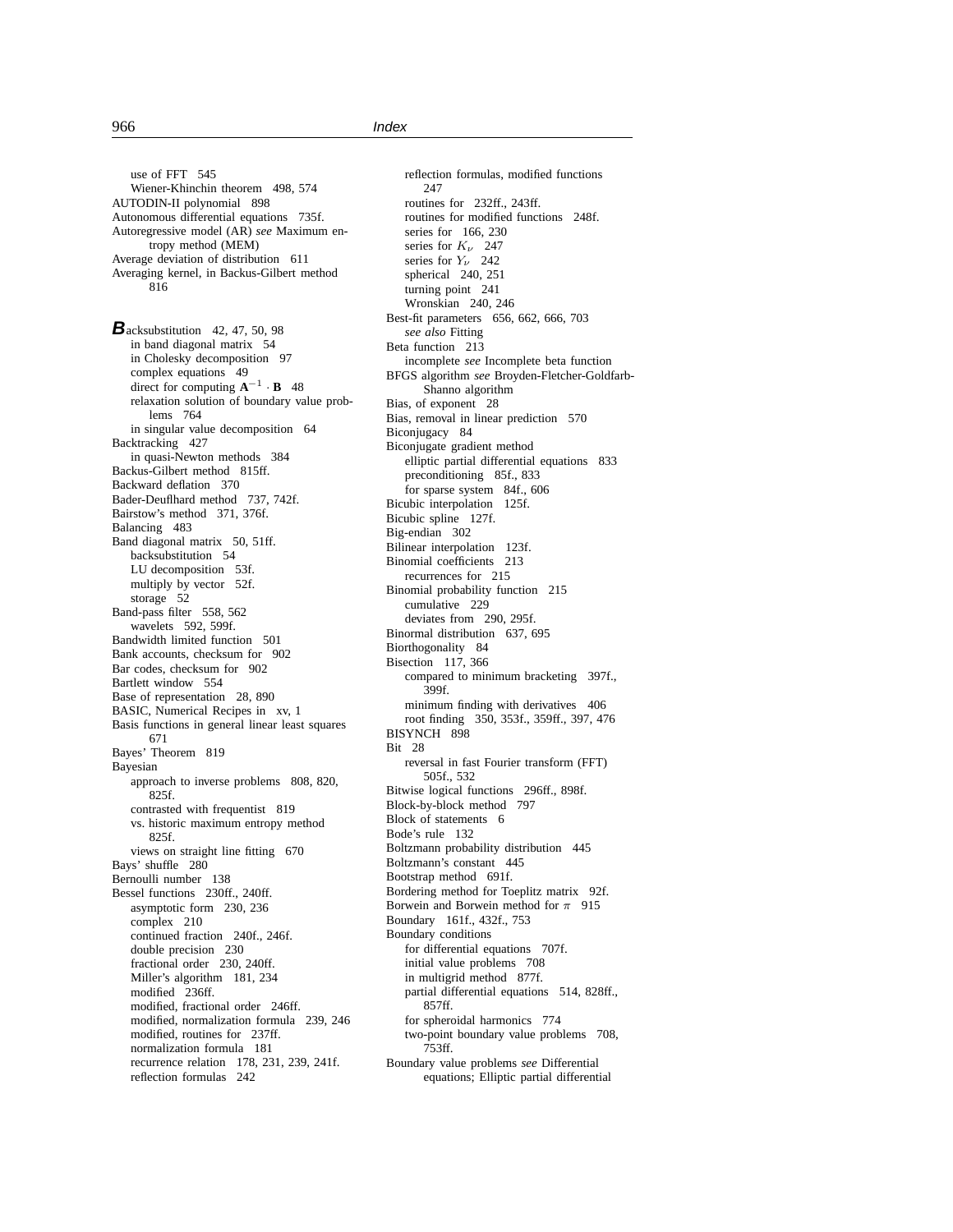equations; Two-point boundary value problems Box-Muller algorithm for normal deviate 289 Bracketing of function minimum 350, 397ff., 409 of roots 348, 350ff., 360, 369, 371, 376, 397 Branch cut, for hypergeometric function 209f. Branching 8 Break iteration 12f. Brenner, N.M. 506, 522 Brent's method minimization 395f., 402ff., 666 minimization, using derivative 396, 406 root finding 348, 356, 666 Broyden-Fletcher-Goldfarb-Shanno algorithm 397, 426ff. Broyden's method 380, 389ff., 393 singular Jacobian 393 Bubble sort 330 Bugs in compilers xiii how to report iv, xviii Bulirsch-Stoer algorithm for rational function interpolation 111f. method (differential equations) 209, 272, 708f., 712, 722, 724ff., 733, 747 method (differential equations), stepsize control 725, 733f. for second order equations 733 Burg's LP algorithm 568 Byte 28

 $C_{++}$  7, 24 C (programming language) 11 ANSI 2f., 14, 25, 930, 941  $C++ 7, 24$ compilers 3 control structures 5 deficiencies 16, 24f., 26f. external functions 25 features 15f. function declaration 17 function definition 17 header (.h) file 17 implicit conversions 24f., 930 Kernighan and Ritchie 2, 16, 24, 930 nature of 15f. Numerical Recipes in xv, 1 operator associativity 25f. operator precedence 25f. prototypes 2, 25, 930 vectors in 18 Calendar algorithms 1f., 11ff. Calibration 659 Cards, sorting a hand of 330 Carlson's elliptic integrals 261f. Cash-Karp parameters 716f. Cauchy probability distribution *see* Lorentzian probability distribution Cauchy problem for partial differential equations 827f. Cayley's representation of  $\exp(-iHt)$  853

CCITT (Comité Consultatif International Télégraphique et Téléphonique) 897f., 909 CCITT polynomial 897f. Center of mass 305ff. Central limit theorem 658f. Central tendency, measures of 610ff. Change of variable in integration 144ff., 797 in Monte Carlo integration 307f. in probability distribution 287ff. Characteristic polynomial digital filter 561 eigensystems 456, 475f. linear prediction 567 matrix with a specified 375 of recurrence relation 180 Characteristics of partial differential equations 827 Chebyshev acceleration in successive overrelaxation (SOR) 868f. Chebyshev approximation 91, 130, 189, 190ff. Clenshaw-Curtis quadrature 196 Clenshaw's recurrence formula 193 coefficients for 191 contrasted with Pade approximation 201 ´ derivative of approximated function 189, 195 economization of series 198ff., 201 for error function 220f. even function 194 and fast cosine transform 519 gamma functions 242 integral of approximated function 195 odd function 194 polynomial fits derived from 197 rational function 204ff. Remes exchange algorithm for filter 560 Chebyshev polynomials 190ff. continuous orthonormality 190f. discrete orthonormality 191 explicit formulas for 190 formula for  $x^k$  in terms of 199 Check digit 901 Checksum 889, 896 cyclic redundancy (CRC) 896ff. Cherry, sundae without a 818 Chi-by-eye 657 Chi-square fitting *see* Fitting; Least squares fitting Chi-square probability function 216, 221, 621, 660, 806 as boundary of confidence region 693f. related to incomplete gamma function 221 Chi-square test 620f. for binned data 620f. chi-by-eye 657 and confidence limit estimation 693f. for contingency table 630ff. degrees of freedom 621f. for inverse problems 806 least squares fitting 659ff. nonlinear models 681ff. rule of thumb 661 for straight line fitting 661ff.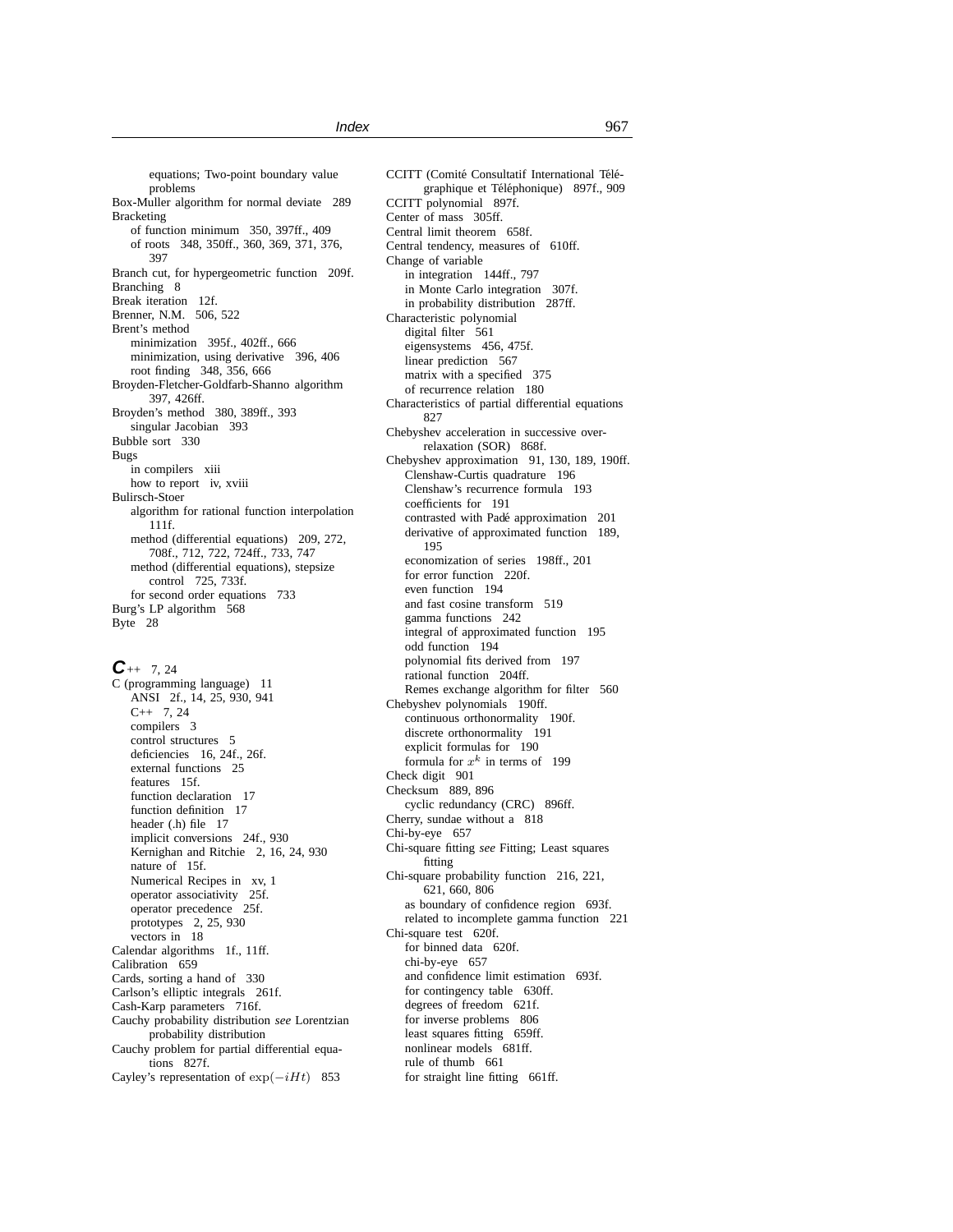for straight line fitting, errors in both coordinates 666 for two binned data sets 622 unequal size samples 623 Chip rate 300 Chirp signal 563 Cholesky decomposition 96ff., 430, 462 backsubstitution 97 operation count 97 pivoting 97 solution of normal equations 674 Circulant 592 Class, data type 7 Clenshaw-Curtis quadrature 130, 196, 518, 519 Clenshaw's recurrence formula 181ff., 196 for Chebyshev polynomials 193 stability 181ff. Clocking errors 899 cn function 269 Coarse-to-fine operator 873 Coarse-grid correction 873f. Coding arithmetic 910ff. checksums 896 decoding a Huffman-encoded message 905 Huffman 903ff. run-length 909 variable length code 903 Ziv-Lempel 903 *see also* Arithmetic coding; Huffman coding **Coefficients** binomial 215 for Gaussian quadrature 147ff. for Gaussian quadrature, nonclassical weight function 157ff., 797 for quadrature formulas 131ff., 797 Column degeneracy 32 Column operations on matrix 37, 40f. Column totals 630 Combinatorial minimization *see* Annealing Comité Consultatif International Télégraphique et Téléphonique (CCITT) 897f., 909 Communication theory, use in adaptive integration 727 Communications protocol 896 Comparison function for rejection method 290f. Complementary error function *see* Error function Complete elliptic integral *see* Elliptic integrals Complex arithmetic 23f., 176ff., 948ff. avoidance of in path integration 209 cubic equations 185 for linear equations 49f. quadratic equations 184 Complex error function 259 Complex plane fractal structure for Newton's rule 367f. path integration for function evaluation 208ff., 271 poles in 111, 166, 208f., 213, 561, 573, 724f.

Complex systems of linear equations 49f. complex.c utility functions 23f., 948ff. Compression of data 603, 889, 903ff., 910ff. Concordant pair for Kendall's tau 642f. Condition number 61, 85 Confidence level 692f., 696ff. Confidence limits bootstrap method 692f. and chi-square 693f. confidence region, confidence interval 692 on estimated model parameters 689ff. by Monte Carlo simulation 689ff. from singular value decomposition (SVD) 698 Confluent hypergeometric function 210, 246 Conjugate directions 414f., 421ff. Conjugate gradient method biconjugate 84 compared to variable metric method 425f. elliptic partial differential equations 833 for minimization 396f., 420ff., 812f., 824 minimum residual method 85 preconditioner 85f. for sparse system 83ff., 606 and wavelets 606 Conservative differential equations 732f. Constrained linear inversion method 808ff. Constrained linear optimization *see* Linear programming Constrained optimization 394 Constraints, deterministic 813ff. Constraints, linear 431 Contingency coefficient C 631 Contingency table 628ff., 644 statistics based on chi-square 630ff. statistics based on entropy 632ff. continue construction 14 Continued fraction 169ff. Bessel functions 240f. convergence criterion 171 equivalence transformation 172 evaluation 169ff. evaluation along with normalization condition 247 even and odd parts 172, 217, 222 even part 255, 257 exponential integral 222 Fresnel integral 255 incomplete beta function 227 incomplete gamma function 217 Lentz's method 171, 219 modified Lentz's method 171 Pincherle's theorem 181 ratio of Bessel functions 246 rational function approximation 170, 217, 227 recurrence for evaluating 170f. and recurrence relation 181 sine and cosine integrals 257 Steed's method 170f. tangent function 169 typography for 169 Continuous variable (statistics) 628 Control structures 6, 8ff. bad 14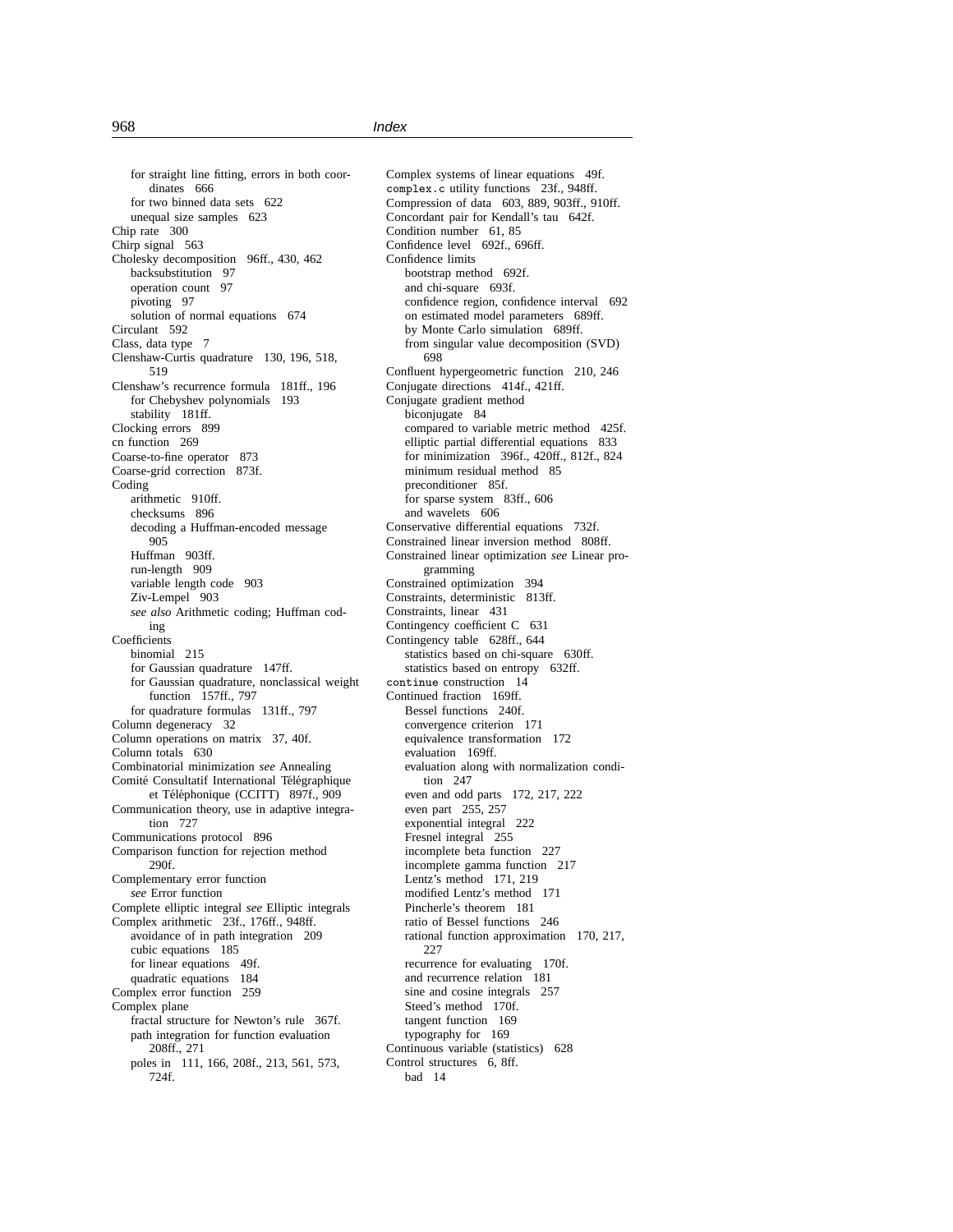Conventions in C programs 25ff. **Convergence** accelerated, for series 166ff. of algorithm for  $\pi$  915 criteria for 353, 398f., 410, 489f., 495, 684f 767 eigenvalues accelerated by shifting 477f. golden ratio 354, 406 of golden section search 398f. of Levenberg-Marquardt method 684f. linear 353, 400 of QL method 477f. quadratic 57, 358, 364f., 415f., 427, 915 rate 353, 359f., 364f. recurrence relation 181 of Ridders' method 358 series vs. continued fraction 169f. and spectral radius 865ff., 871 convert\_matrix() utility 945 Convex sets, use in inverse problems 813f. Convolution denoted by asterisk 498 finite impulse response (FIR) 538 of functions 498, 509 of large data sets 543f. for multiple precision arithmetic 918 multiplication as 918 necessity for optimal filtering 542 overlap-add method 544 overlap-save method 543f. and polynomial interpolation 120 relation to wavelet transform 592 theorem 498, 538ff., 553 theorem, discrete 538ff. treatment of end effects 540 use of FFT 530, 538ff. wraparound problem 540 Cooley-Tukey FFT algorithm 509 Co-processor, floating point 894 Copyright rules xvi Cornwell-Evans algorithm 825 Corporate promotion ladder 336f. Corrected two-pass algorithm 613 Correction, in multigrid method 872 Correlation coefficient (linear) 636ff. Correlation function 498 autocorrelation 498, 546, 565 and Fourier transforms 498 theorem 498, 545 treatment of end effects 546 using FFT 545f. Wiener-Khinchin theorem 498, 574 Correlation, statistical 609f., 628 Kendall's tau 640, 642ff. linear correlation coefficient 636ff., 664 linear related to least square fitting 636, 664 nonparametric or rank statistical 639ff. among parameters in a fit 663, 673, 676 in random number generators 277 Spearman rank-order coefficient 640f. sum squared difference of ranks 640 Cosine function, recurrence 178 Cosine integral 255, 257ff. continued fraction 257

routine for 258f. series 257 Cosine transform *see* Fast Fourier transform (FFT); Fourier transform Coulomb wave function 210, 240 Courant condition 838, 841, 843, 845 multidimensional 855 Courant-Friedrichs-Lewy stability criterion *see* Courant condition Covariance a priori 705 in general linear least squares 673, 677 matrix, by Cholesky decomposition 98, 673 matrix, of errors 805, 817 matrix, is inverse of Hessian matrix 685 matrix, when it is meaningful 695ff. in nonlinear models 685, 687 relation to chi-square 695ff. from singular value decomposition (SVD) 698 in straight line fitting 663 CR method *see* Cyclic reduction (CR) Cramer's V 631 Crank-Nicolson method 848, 853, 855 CRC (cyclic redundancy check) 896ff. CRC-12 898 CRC-16 polynomial 898 CRC-CCITT 898 Creativity, essay on 8 Critical (Nyquist) sampling 500, 550 Cross (denotes matrix outer product) 73 Crosstabulation analysis 629 *see also* Contingency table Crout's algorithm 44ff., 53 Cubic equations 183ff., 367 Cubic spline interpolation 113ff. *see also* Spline Cumulative binomial distribution 226, 229 Cumulative Poisson function 221 related to incomplete gamma function 221 Curvature matrix *see* Hessian matrix cvector() utility 943 Cycle, in multigrid method 874 Cyclic Jacobi method 466 Cyclic reduction (CR) 857f., 861f. Cyclic redundancy check (CRC) 896ff. Cyclic tridiagonal systems 74f.

Danielson-Lanczos lemma 504f., 532 Data assigning keys to 897 continuous vs. binned 620 entropy 632ff., 903f. essay on 609 fitting 656ff. fraudulent 661 glitches in 659 iid (independent and identically distributed) 691 modeling 656ff. serial port 899 smoothing 610, 650ff. statistical tests 609ff.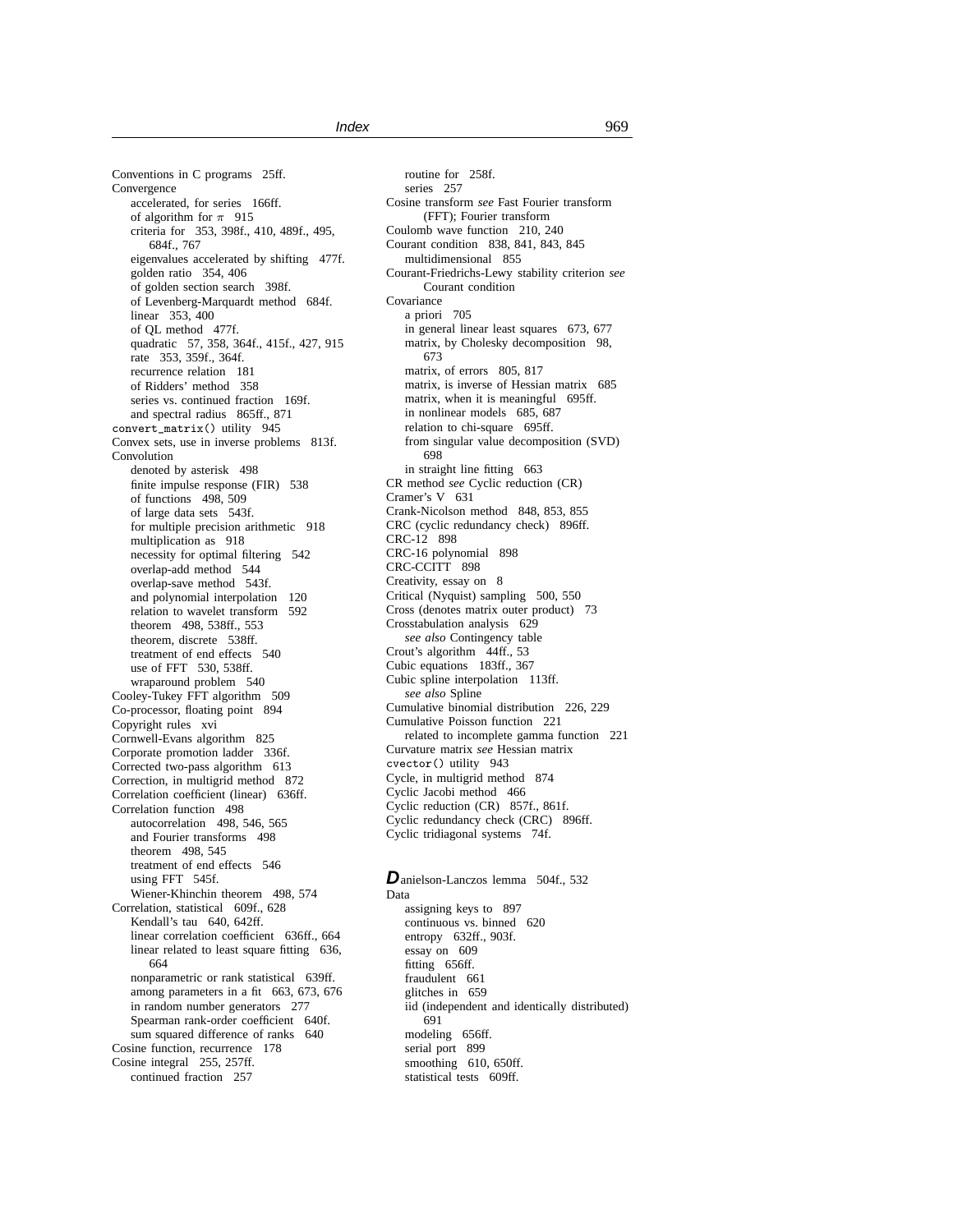unevenly or irregularly sampled 576, 581f., 654 use of CRCs in manipulating 897 windowing 553ff. *see also* Statistical tests Data compression 603, 889 arithmetic coding 910ff. cosine transform 519 Huffman coding 903ff., 910 linear predictive coding (LPC) 571f. lossless 903 Data Encryption Standard (DES) 300ff. Data type 28 DAUB4 592ff., 595, 598f., 601 DAUB6 593 DAUB12 605 DAUB20 598f. Daubechies wavelet coefficients 592ff., 596, 598f., 601, 605 Davidon-Fletcher-Powell algorithm 397, 426f. Dawson's integral 259f., 606 approximation for 259 routine for 260 D.C. (direct current) 498 Debugging 7 DEC (Digital Equipment Corp.) xvii, 3, 894 Declarations 930ff. Decomposition *see* Cholesky decomposition; LU decomposition; QR decomposition; Singular value decomposition (SVD) Deconvolution 542, 549 *see also* Convolution; Fast Fourier transform (FFT); Fourier transform Defect, in multigrid method 872 Deferred approach to the limit *see* Richardson's deferred approach to the limit Deflation of matrix 478 of polynomials 369ff., 377, 378 Degeneracy of linear algebraic equations 32, 61, 65, 676 Degenerate kernel 794 Degenerate minimization principle 804 Degrees of freedom 621f., 660, 695f. Demonstration programs 3 **Derivatives** computation via Chebyshev approximation 189, 195 computation via Savitzky-Golay filters 189, 651 matrix of first partial *see* Jacobian determinant matrix of second partial *see* Hessian matrix numerical computation 186ff., 386, 651, 738, 758, 779 of polynomial 173f. use in optimization 395f., 406 DES *see* Data Encryption Standard Descending transformation, elliptic integrals 262 Descent direction 383, 390, 427 Descriptive statistics 609ff. *see also* Statistical tests Design matrix 651, 671, 804, 809

Determinant 34, 49 Deviates, random *see* Random deviates DFP algorithm *see* Davidon-Fletcher-Powell algorithm Diagonal dominance 51, 684, 789, 865 Difference equations, finite *see* Finite difference equations (FDEs) Difference operator 167 Differential equations 707ff. accuracy vs. stability 710, 736 Adams-Bashforth-Moulton schemes 749 adaptive stepsize control 709, 714ff., 725, 733f., 738, 744, 749f., 751 algebraically difficult sets 772 backward Euler's method 735 Bader-Deuflhard method for stiff 737, 742f. boundary conditions 707f., 753ff., 757, 760, 779f. Bulirsch-Stoer method 209, 272, 708f., 712, 722, 724ff., 747 Bulirsch-Stoer method for conservative equations 733 comparison of methods 708f., 747, 751 conservative 732f. danger of too small stepsize 720 eigenvalue problem 756, 772ff., 779f., 781 embedded Runge-Kutta method 715f., 738 equivalence of multistep and multivalue methods 751 Euler's method 708, 710, 735 forward Euler's method 735 free boundary problem 756, 785 high-order implicit methods 737ff. implicit differencing 735f., 749 initial value problems 708 internal boundary conditions 784ff. internal singular points 784ff. interpolation on right-hand sides 117 Kaps-Rentrop method for stiff 737 local extrapolation 715 modified midpoint method 722f., 726 multistep methods 747ff. multivalue methods 747 order of method 710f., 725 path integration for function evaluation 208ff., 271 predictor-corrector methods 708, 737, 747ff. reduction to first-order sets 707, 753 relaxation method 754f., 762ff. relaxation method, example of 772ff. r.h.s. independent of  $x$  735 Rosenbrock methods for stiff 737 Runge-Kutta method 708f., 710ff., 714ff., 738, 747 Runge-Kutta method, high-order 711 Runge-Kutta-Fehlberg method 715f. scaling stepsize to required accuracy 716f. second order 732f. semi-implicit differencing 737 semi-implicit Euler method 737, 743 semi-implicit extrapolation method 737, 743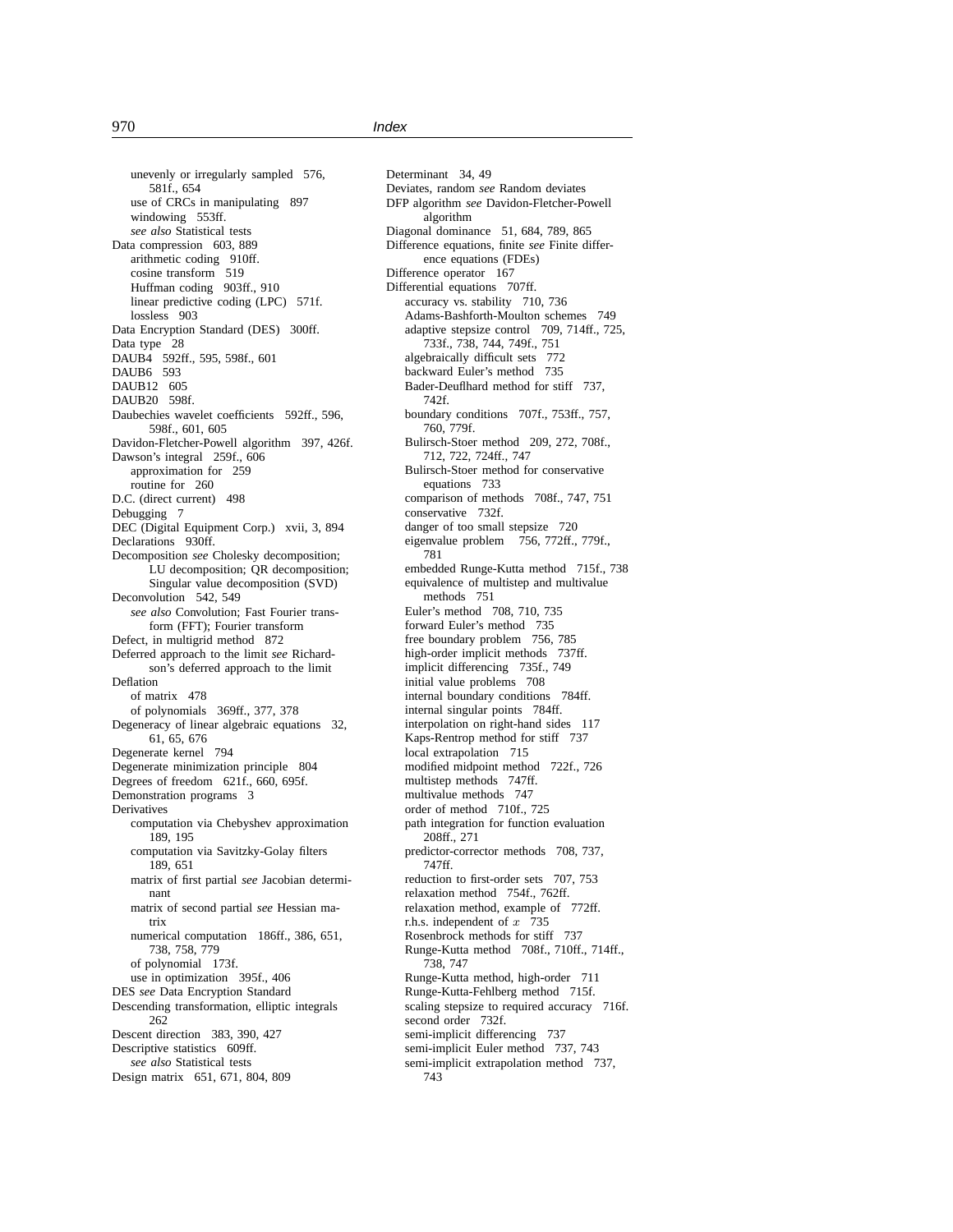semi-implicit midpoint rule 743 shooting method 754, 757ff. shooting method, example 779f., 781 similarity to Volterra integral equations 794f. singular points 724f., 760, 784ff. step doubling 715 stepsize control 709, 714ff., 724, 733f., 738, 744, 749f., 751 stiff 709, 734ff. stiff methods compared 747 Stoermer's rule 732f. *see also* Partial differential equations; Twopoint boundary value problems Diffusion equation 827, 847ff., 864 Crank-Nicolson method 848, 853, 855 Forward Time Centered Space (FTCS) 847ff., 850f., 864 implicit differencing 848 multidimensional 855f. Digamma function 222 Digital filtering *see* Filter Dihedral group  $D_5$  902 Dimensions (units) 683f. Diminishing increment sort 331 Dirac delta function 293, 789 Direct method *see* Periodogram Direct methods for linear algebraic equations 35 Direct product *see* Outer product of matrices Direction of largest decrease 416f. Direction numbers, Sobol's sequence 311 Direction-set methods for minimization 396, 412ff. Dirichlet boundary conditions 829, 849, 859, 865, 867 Disclaimer of warranty xvi Discordant pair for Kendall's tau 643 Discrete convolution theorem 538ff. Discrete Fourier transform (DFT) 500ff. as approximate continuous transform 503 *see also* Fast Fourier transform (FFT) Discrete optimization 444ff. Discriminant 184, 464 Diskettes, how to order xvi, 996f. Dispersion 840 DISPO *see* Savitzky-Golay filters Dissipation, numerical 839 Divergent series 167 Division complex 177 multiple precision 919f. of polynomials 175, 369, 377 dmatrix() utility 944 dn function 269 Do-while iteration 12 Dogleg step methods 393 Domain of integration 161f. Dominant solution of recurrence relation 179 Dot (denotes matrix multiplication) 33 Double exponential error distribution 701 Double precision as refuge of scoundrels 890 use in iterative improvement 56 Double root 348

Downhill simplex method *see* Simplex, method of Nelder and Mead Driver programs 3 Dual viewpoint, in multigrid method 883 Duplication theorem, elliptic integrals 262f. dvector() utility 943 DWT (discrete wavelet transform) *see* Wavelet transform **E**ardley, D.M. 346 EBCDIC 898 Economization of power series 198ff., 201 Eigensystems 456ff. balancing matrix 483 bounds on eigenvalues 58 calculation of few eigenvectors or eigenvalues 461, 494 canned routines 461 characteristic polynomial 456, 475f. completeness 457 defective 457, 482, 494 deflation 478 degenerate eigenvalues 456, 458 elimination method 460, 485 factorization method 460 fast Givens reduction 470 generalized eigenproblem 462 Givens reduction 469f. Hermitian matrix 481f. Hessenberg matrix 460, 477, 482ff., 494 Householder transformation 460, 469ff., 476, 480, 481, 484f. ill-conditioned eigenvalues 483 implicit shifts 478ff. and integral equations 788ff., 794 invariance under similarity transform 459 inverse iteration 462, 476, 483, 493ff. Jacobi transformation 460, 463ff., 469, 481, 495 left eigenvalues 458 list of tasks 461 multiple eigenvalues 495 nonlinear 462 nonsymmetric matrix 482ff. operation count of balancing 483 operation count of Givens reduction 470 operation count of Householder reduction 474 operation count of inverse iteration 494 operation count of Jacobi method 467 operation count of QL method 477, 480 operation count of QR method for Hessenberg matrices 490 operation count of reduction to Hessenberg form 485 orthogonality 457 polynomial roots and 375 QL method 476ff., 481, 494f. QL method with implicit shifts 478ff. QR method 60, 460, 463, 476ff. QR method for Hessenberg matrices 486ff. real, symmetric matrix 156, 474, 794 reduction to Hessenberg form 484f. right eigenvalues 458 shifting eigenvalues 456, 477f., 486f.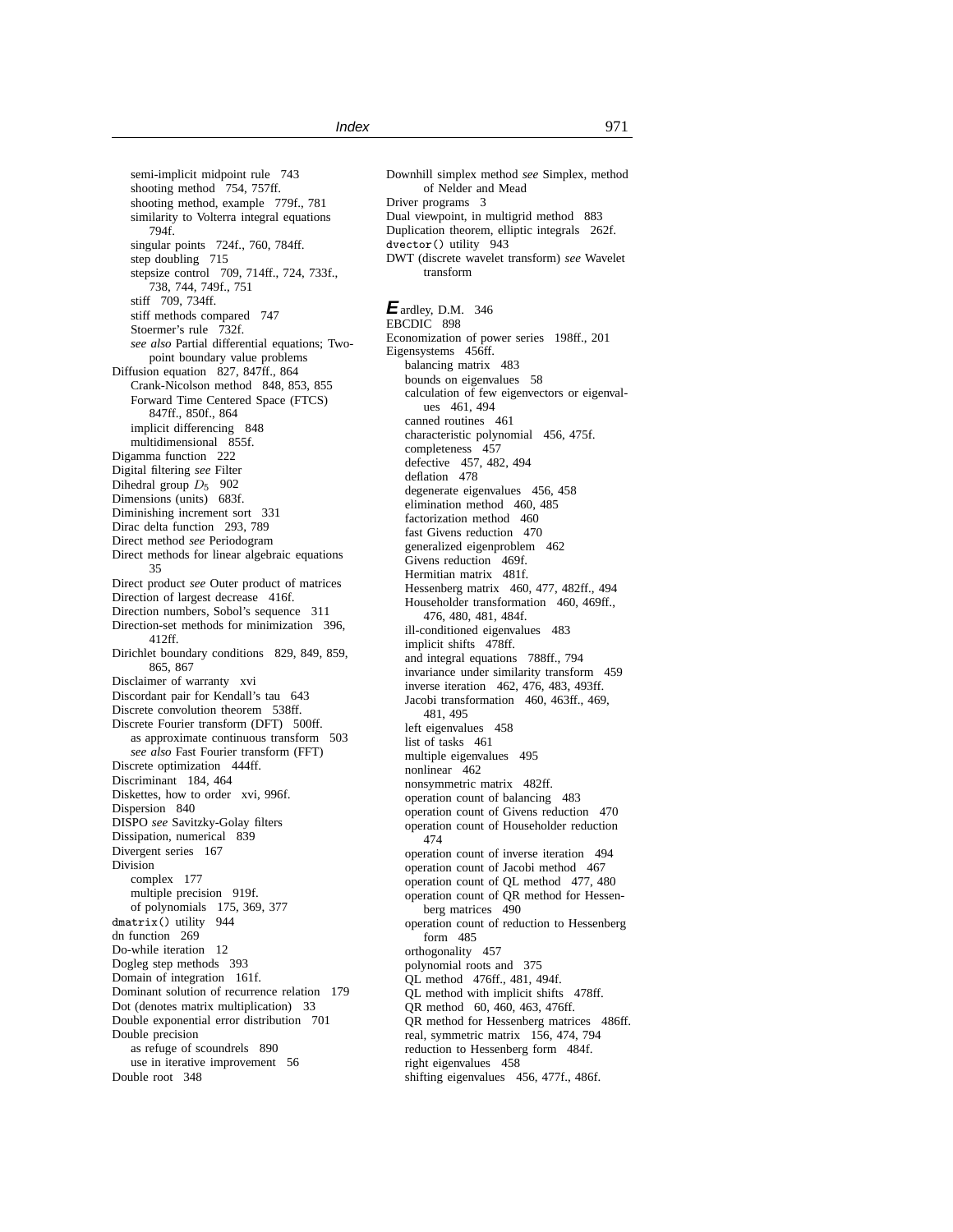special matrices 461 termination criterion 489f., 495 tridiagonal matrix 460, 475ff., 494 Eigenvalue and eigenvector, defined 456 Eigenvalue problem for differential equations 756, 772ff., 779, 781 Eigenvalues and polynomial root finding 375 EISPACK 461, 482 Electromagnetic potential 525 Elimination *see* Gaussian elimination Ellipse in confidence limit estimation 693 Elliptic integrals 261ff., 915 addition theorem 262 Carlson's forms and algorithms 261ff. Cauchy principal value 263 duplication theorem 262f. Legendre 261ff., 267ff. routines for 264ff. symmetric form 261f. Weierstrass 262 Elliptic partial differential equations 827 alternating-direction implicit method (ADI) 870f., 915 analyze/factorize/operate package 833 biconjugate gradient method 833 boundary conditions 828f. comparison of rapid methods 863 conjugate gradient method 833 cyclic reduction 857f., 861f. Fourier analysis and cyclic reduction (FACR) 857ff., 863 Gauss-Seidel method 864, 873, 874f., 884 incomplete Cholesky conjugate gradient method (ICCG) 833 Jacobi's method 864f., 873 matrix methods 833 multigrid method 833, 871ff. rapid (Fourier) method 833, 857ff. relaxation method 832, 863ff. strongly implicit procedure 833 successive over-relaxation (SOR) 866ff., 871, 875 Emacs, GNU xiii Embedded Runge-Kutta method 715f., 738 Encapsulation, in programs 6f. Encryption 300 Entropy 903f. of data 632ff., 820 EOM (end of message) 910 Equality constraints 431 Equations cubic 183ff., 367 normal (fitting) 651, 672ff., 809f. quadratic 29, 183ff. *see also* Differential equations; Partial differential equations; Root finding Equivalence classes 345f. Equivalence transformation 172 Error checksums for preventing 899 clocking 899 double exponential distribution 701 local truncation 883 Lorentzian distribution 701f. in multigrid method 872

nonnormal 659, 695, 699ff. relative truncation 883 roundoff 185, 889f. series, advantage of an even 138f., 723 systematic vs. statistical 659 truncation 30, 186, 406, 715, 889f. varieties found by check digits 902 varieties of, in PDEs 840ff. *see also* Roundoff error Error function 220f., 607 approximation via sampling theorem 607f. Chebyshev approximation 220f. complex 259 for Fisher's z-transformation 638 relation to Dawson's integral 259 relation to Fresnel integrals 255 relation to incomplete gamma function 220 routine for 220f. for significance of correlation 636 for sum squared difference of ranks 641 Error handling in programs 2, 940 Estimation of parameters *see* Fitting; Maximum likelihood estimate Estimation of power spectrum 549ff., 572ff. Euler equation (fluid flow) 840 Euler-Maclaurin summation formula 138, 142 Euler's constant 223f., 257 Euler's method for differential equations 708, 710, 735 Euler's transformation 166ff. generalized form 168f. Evaluation of functions *see* Function Even and odd parts, of continued fraction 172, 217, 222 Even parity 896 Exception handling in programs 2, 940 exit() function 2 Explicit differencing 836 Exponent in floating point format 28, 890 Exponential deviate 287f. Exponential integral 222ff. asymptotic expansion 224 continued fraction 222 recurrence relation 178 related to incomplete gamma function 222 relation to cosine integral 257 routine for  $E_n(x)$  223f. routine for  $Ei(x)$  225 series 222 Exponential probability distribution 577 Extended midpoint rule 130f., 135, 141f. Extended Simpson's rule 134, 796, 799 Extended Simpson's three-eighths rule 797 Extended trapezoidal rule 131f., 133, 136ff., 141, 795 roundoff error 138 extern storage class 25 Extirpolation (so-called) 581f. Extrapolation 105ff. in Bulirsch-Stoer method 724ff., 731 differential equations 708 by linear prediction 564ff. local 715 maximum entropy method as type of 574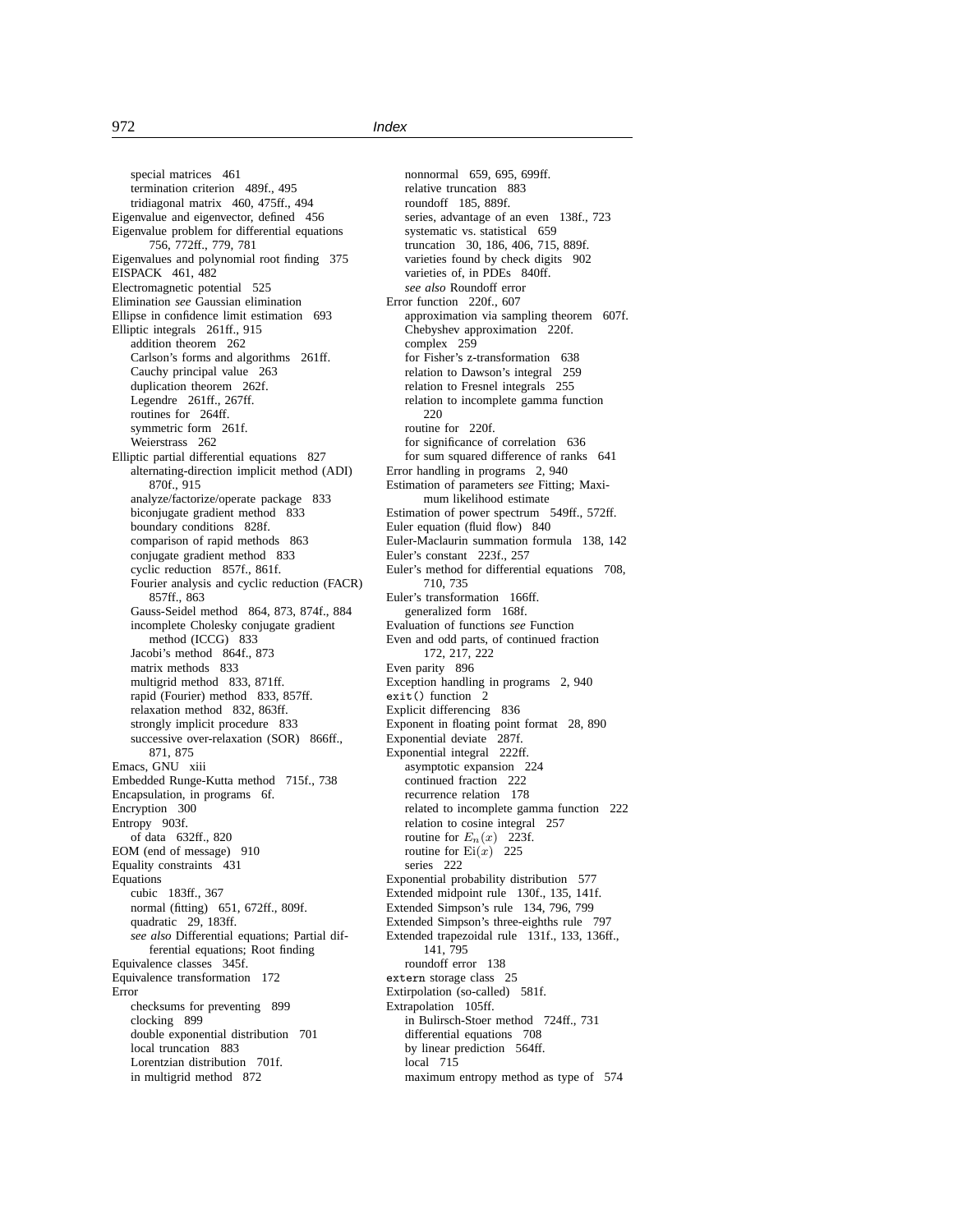polynomial 728, 730f., 748 rational function 724ff., 731 relation to interpolation 105 for Romberg integration 140 *see also* Interpolation Extremization *see* Minimization

**F**-distribution probability function 226, 229 F-test for differences of variances 617, 619 FACR *see* Fourier analysis and cyclic reduction (FACR) Facsimile standard 909 Factorial double (denoted "!!") 253 evaluation of 165 relation to gamma function 213 routine for 214f. False position 354ff. Family tree 345 FAS (full approximation storage algorithm) 882ff. Fast Fourier transform (FFT) 504ff., 889 alternative algorithms 509f. applications 537ff. as approximation to continuous transform 503 Bartlett window 554 bit reversal 505f., 532 and Clenshaw-Curtis quadrature 196 convolution 509, 530, 538ff., 918 convolution of large data sets 543f. Cooley-Tukey algorithm 509 correlation 545f. cosine transform 196, 517ff., 860f. cosine transform, second form 519, 861 Danielson-Lanczos lemma 504f., 532 data sets not a power of 2 509 data smoothing 650 data windowing 553ff. decimation-in-frequency algorithm 509 decimation-in-time algorithm 509 discrete autocorrelation 546 discrete convolution theorem 538ff. discrete correlation theorem 545 at double frequency 582 endpoint corrections 585f. external storage 532 figures of merit for data windows 554 filtering 558ff. FIR filter 559f. Fourier integrals 584ff. Fourier integrals, infinite range 590f. Hamming window 554 Hann window 554 history 504 IIR filter 559 image processing 812, 814 integrals using 130 inverse of cosine transform 518f. inverse of sine transform 517 large data sets 532 leakage 551 memory-local algorithm 535f. multidimensional 521ff. for multiple precision arithmetic 915

for multiple precision multiplication 918 number-theoretic transforms 509f. operation count 504 optimal (Wiener) filtering 547ff., 565f. order of storage in 507 partial differential equations 833, 857ff. Parzen window 554 periodicity of 503 periodogram 550ff., 574 power spectrum estimation 549ff. for quadrature 130 of real data in 2D and 3D 525ff. of real functions 510ff., 525ff. related algorithms 509f. Sande-Tukey algorithm 509 sine transform 514ff., 859 Singleton's algorithm 532 square window 553 treatment of end effects in convolution 540 treatment of end effects in correlation 546 Tukey's trick for frequency doubling 582 use in smoothing data 650 used for Lomb periodogram 581f. variance of power spectrum estimate 552, 556 virtual memory machine 535f. Welch window 554 Winograd algorithms 509 *see also* Discrete Fourier transform (DFT); Fourier transform; Spectral density Faure sequence 310 Fax (facsimile) Group 3 standard 909 fcomplex (data type) 24, 948 Feasible vector 431 FFT *see* Fast Fourier transform (FFT) Field, in data record 338 Figure-of-merit function 656 Filon's method 590 Filter 558ff. acausal 559 bilinear transformation method 561 causal 559, 650 characteristic polynomial 561 data smoothing 650 digital 558ff. DISPO 650 by fast Fourier transform (FFT) 530, 558ff. finite impulse response (FIR) 538, 559f. homogeneous modes of 561 infinite impulse response (IIR) 559, 573 Kalman 705 linear 559ff. low-pass for smoothing 650 nonrecursive 559f. optimal (Wiener) 542, 547ff., 565f., 650 quadrature mirror 592, 600 realizable 559, 561 recursive 559, 573 Remes exchange algorithm 560 Savitzky-Golay 189, 650ff. stability of 561 in the time domain 558ff. Fine-to-coarse operator 873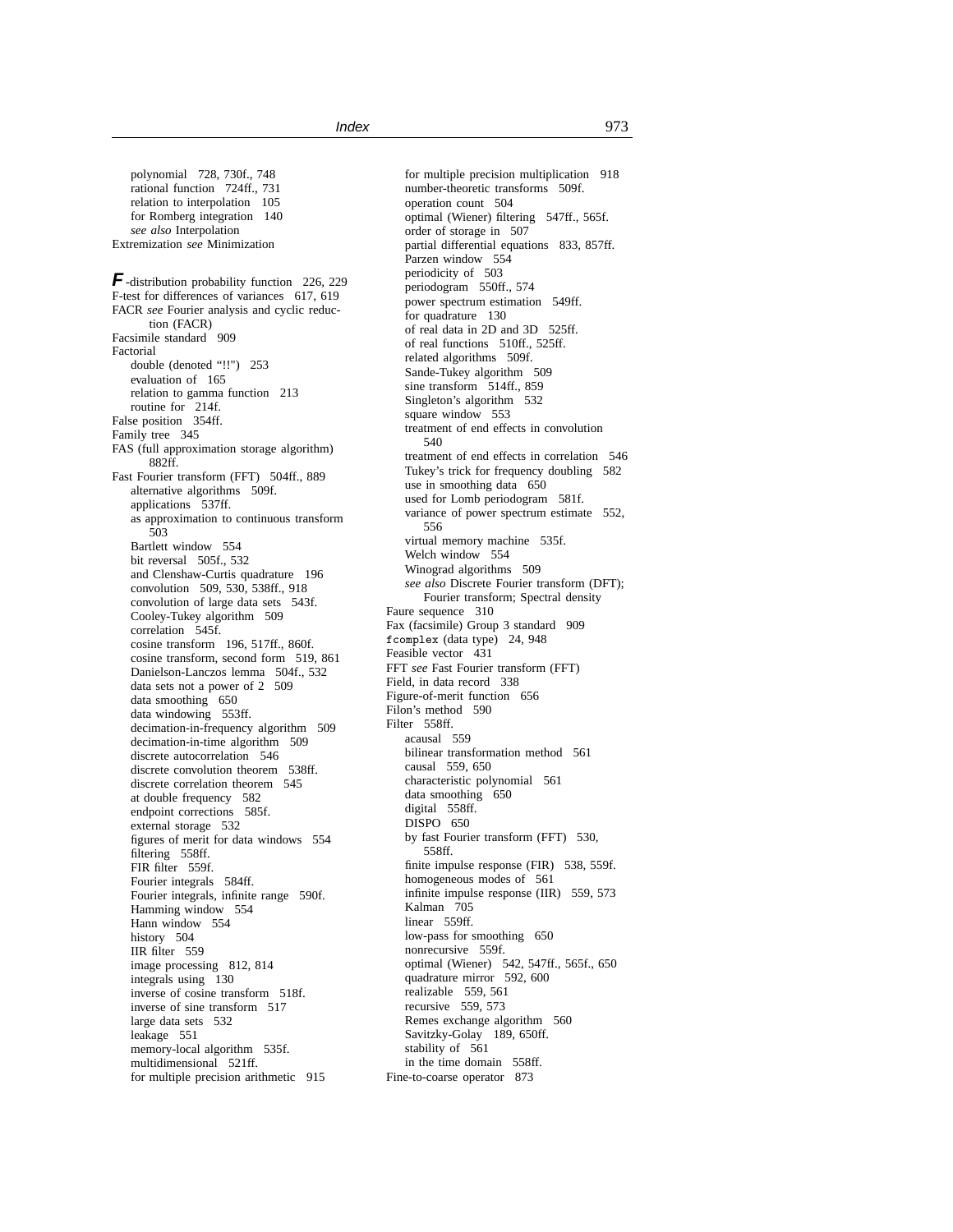Finite difference equations (FDEs) 762, 772, 783 alternating-direction implicit method (ADI) 856, 870f. art, not science 838 Cayley's form for unitary operator 853 Courant condition 838, 841, 845 Courant condition (multidimensional) 855 Crank-Nicolson method 848, 853, 855 eigenmodes of 836f. explicit vs. implicit schemes 836 forward Euler<sup>5</sup>835f. Forward Time Centered Space (FTCS) 836ff., 847ff., 852, 864 implicit scheme 848 Lax method 837ff., 845 Lax method (multidimensional) 854f. mesh drifting instability 843f. numerical derivatives 186 partial differential equations 830ff. in relaxation methods 762ff. staggered leapfrog method 842f. two-step Lax-Wendroff method 844ff. upwind differencing 841f., 846 *see also* Partial differential equations Finite element methods, partial differential equations 833f. Finite impulse response (FIR) 538 Finkelstein, S. xii FIR (finite impulse response) filter 559f. Fisher's z-transformation 637f. Fitting 656ff. basis functions 671 by Chebyshev approximation 191f. chi-square 659ff. confidence levels related to chi-square values 696ff. confidence levels from singular value decomposition (SVD) 698 confidence limits on fitted parameters 689ff. covariance matrix not always meaningful 657, 695 degeneracy of parameters 679 an exponential 679 freezing parameters in 674, 705 Gaussians, a sum of 687f. general linear least squares 671ff. Kalman filter 705 K–S test, caution regarding 627 least squares 657ff. Legendre polynomials 680 Levenberg-Marquardt method 683ff., 825 linear regression 661ff. maximum likelihood estimation 658, 699ff. Monte Carlo simulation 627, 660, 689ff. multidimensional 680 nonlinear models 681ff. nonlinear models, advanced methods 688 nonlinear problems that are linear 679 nonnormal errors 662, 695, 699ff. polynomial 90, 120, 197, 650f., 671, 679f. by rational Chebyshev approximation 204ff. robust methods 699ff. of sharp spectral features 573

standard (probable) errors on fitted parameters 663, 667f., 673, 677, 689ff. straight line 661ff., 673f., 703 straight line, errors in both coordinates 666ff. *see also* Error; Least squares fitting; Maximum likelihood estimate; Robust estimation Five-point difference star 876 Fixed point format 28 Fletcher-Powell algorithm *see* Davidon-Fletcher-Powell algorithm Fletcher-Reeves algorithm 396f., 421ff. float to double conversion 24f. Floating point co-processor 894 Floating point format 28, 890 care in numerical derivatives 186 IEEE 285, 890f. Flux-conservative initial value problems 834ff. FMG (full multigrid method) 872, 877f. for iteration 8, 11 Formats of numbers 28, 890 FORTRAN 16, 20 Numerical Recipes in xv, 1 Forward deflation 370 Forward difference operator 167 Forward Euler differencing 835f. Forward Time Centered Space *see* FTCS Fourier analysis and cyclic reduction (FACR) 858, 863 Fourier and spectral applications 537ff. Fourier integrals attenuation factors 590 endpoint corrections 585f. tail integration by parts 591 use of fast Fourier transform (FFT) 584ff. Fourier transform 105, 496ff. aliasing 501, 576 approximation of Dawson's integral 259 autocorrelation 498 basis functions compared 514f. contrasted with wavelet transform 591f., 601 convolution 498, 509, 538ff., 918 correlation 498, 545f. cosine transform 196, 517ff., 860f. cosine transform, second form 519, 861 critical sampling 500, 550, 552 definition 496 discrete Fourier transform (DFT) 190, 500ff. Gaussian function 607 image processing 812, 814 infinite range 590f. inverse of discrete Fourier transform 503 method for partial differential equations 857ff. missing data 576 missing data, fast algorithm 581f. Nyquist frequency 500ff., 526, 550, 552, 576, 579 optimal (Wiener) filtering 547ff., 565f. Parseval's theorem 498, 504, 551 power spectral density (PSD) 498f. power spectrum estimation by FFT 549ff.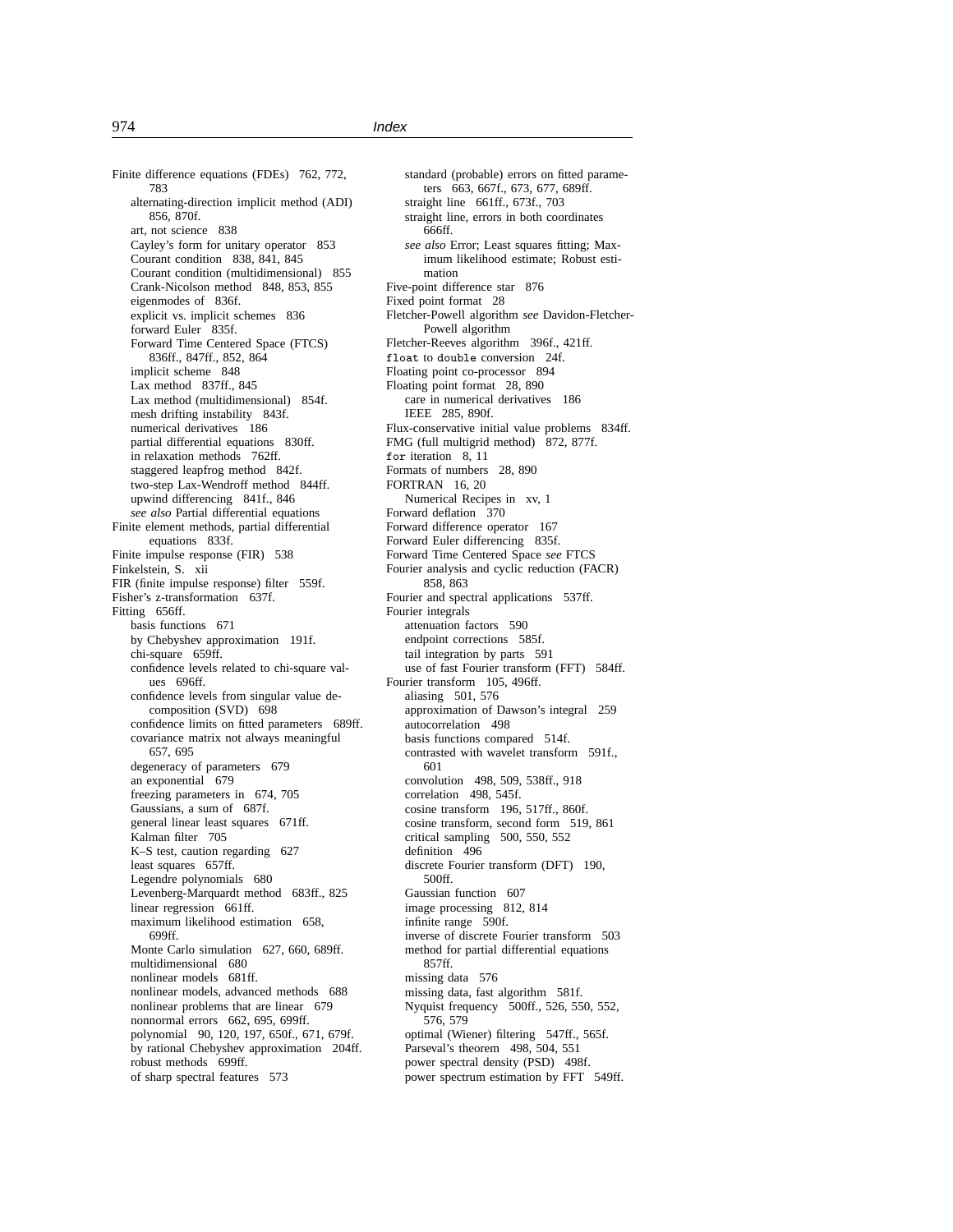power spectrum estimation by maximum entropy method 572ff. properties of 497f. sampling theorem 501, 550, 552, 606f. scalings of 497 significance of a peak in 577f. sine transform 514ff., 859 symmetries of 497 uneven sampling, fast algorithm 581f. unevenly sampled data 575ff., 581f. and wavelets 599f. Wiener-Khinchin theorem 498, 566, 574 *see also* Fast Fourier transform (FFT); Spectral density Fractal region 367f. Fractional step methods 856f. Fredholm alternative 789 Fredholm equations 788f. eigenvalue problems 789, 794 error estimate in solution 793 first kind 788 Fredholm alternative 789 homogeneous, second kind 793f. homogeneous vs. inhomogeneous 789 ill-conditioned 789 infinite range 797f. inverse problems 789, 804ff. kernel 788f. nonlinear 790 Nystrom method 791ff., 797f. product Nystrom method 797 second kind 789, 791f. with singularities 797 with singularities, worked example 801 subtraction of singularity 798 symmetric kernel 794 *see also* Inverse problems Freeing of storage 19, 21f., 940ff. free\_matrix() utility 946 free\_vector() utility 946 Frequency domain 496 Frequency spectrum *see* Fast Fourier transform (FFT) Frequentist, contrasted with Bayesian 819 Fresnel integrals 255ff. asymptotic form 255 continued fraction 255 routine for 256f. series 255 Friday the Thirteenth 13f. FTCS (forward time centered space) 836ff., 847ff., 852 stability of 836ff., 847ff., 864 Full approximation storage (FAS) algorithm 882ff. Full moon 13f. Full multigrid method (FMG) 872, 877f. Full Newton methods, nonlinear least squares 688 Full pivoting 38 Full weighting 876 Function Airy 210, 240, 250 approximation 105f., 190ff.

associated Legendre polynomial 252f., 773 autocorrelation of 498 bandwidth limited 501 Bessel 178, 210, 230ff., 240ff. beta 215f. branch cuts of 209f. chi-square probability 221, 806 complex 208 confluent hypergeometric 210, 246 convolution of 498 correlation of 498 Coulomb wave 210, 240 cumulative binomial probability 226, 229 cumulative Poisson 216 Dawson's integral 259f., 606 declaration 17 definition 17 digamma 222 elliptic integrals 261ff., 915 error 220f., 255, 259, 607, 636, 641 evaluation 165ff. evaluation by path integration 208ff., 271 exponential integral 178, 222ff., 257 external 25 F-distribution probability 226, 229 Fresnel integral 255ff. gamma 213f. hypergeometric 208ff., 271ff. incomplete beta 226ff., 616 incomplete gamma 216ff., 621, 660, 663f. inverse hyperbolic 184, 262 inverse trigonometric 262 Jacobian elliptic 261, 269f. Kolmogorov-Smirnov probability 624f., 646f. Legendre polynomial 178, 252f., 680 logarithm<sup>262</sup> modified Bessel 236ff. modified Bessel, fractional order 246ff. path integration to evaluate 208ff. pathological 105f., 350f. Poisson cumulant 221 prototypes 16f., 25, 930 representations of 496 routine for plotting a 349f. sine and cosine integrals 255, 257ff. sn, dn, cn 269 spherical Bessel 240 spherical harmonics 252f. spheroidal harmonic 772ff., 779f., 781 Student's probability 226, 228 Weber 210 Functional iteration, for implicit equations 748 FWHM (full width at half maximum) 555 Gamma deviate 290ff. Gamma function 213ff. incomplete *see* Incomplete gamma function Gauss-Chebyshev integration 147, 151, 518f. Gauss-Hermite integration 151, 798 abscissas and weights 153

normalization 153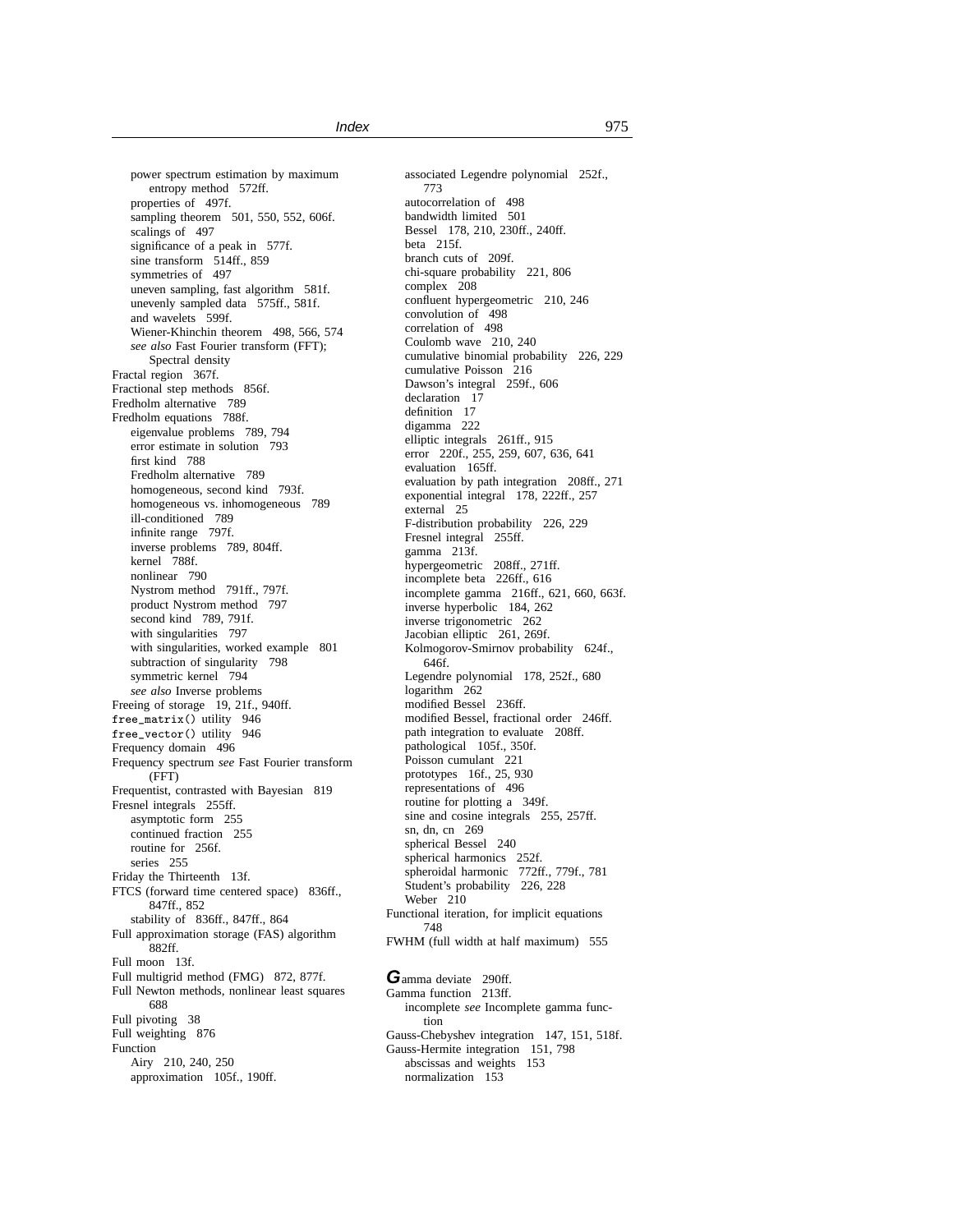Gauss-Jacobi integration 151 abscissas and weights 154 Gauss-Jordan elimination 36ff., 41, 71 operation count 42, 48 solution of normal equations 673 storage requirements 38f. Gauss-Kronrod quadrature 160 Gauss-Laguerre integration 151, 798 Gauss-Legendre integration 151 *see also* Gaussian integration Gauss-Lobatto quadrature 160, 196, 518 Gauss-Radau quadrature 160 Gauss-Seidel method (relaxation) 864, 866, 873, 874f. nonlinear 884 Gauss transformation 262 Gaussian (normal) distribution 275, 658, 807 central limit theorem 658f. deviates from 288f., 578 kurtosis of 612 multivariate 695 semi-invariants of 614 tails compared to Poisson 659 two-dimensional (binormal) 637 variance of skewness of 612 Gaussian elimination 41f., 59, 63 fill-in 53, 71 integral equations 795 operation count 42 in reduction to Hessenberg form 485 relaxation solution of boundary value problems 762ff., 785 Gaussian function Hardy's theorem on Fourier transforms 607 *see also* Gaussian (normal) distribution Gaussian integration 133, 147ff., 798 calculation of abscissas and weights 150ff. error estimate in solution 793 extensions of 160 Golub-Welsch algorithm for weights and abscissas 156f. for integral equations 790, 792 from known recurrence relation 156f. nonclassical weight function 157ff., 797 and orthogonal polynomials 148 preassigned nodes 160 weight function  $\log x$  159 weight functions 147ff., 797 Gear's method (stiff ODEs) 737 Geiger counter 274 Generalized eigenvalue problems 462 Generalized minimum residual method (GM-RES) 85 Geophysics, use of Backus-Gilbert method 818 Gerchberg-Saxton algorithm 814f. Gilbert and Sullivan 720 Givens reduction 469f., 480 fast 470 operation count 470 Glassman, A.J. 185 Global optimization 394f., 444ff., 656 continuous variables 451f.

Globally convergent minimization 425ff. root finding 380, 383ff., 390, 757f., 761 GMRES (generalized minimum residual method) 85 GNU Emacs xiii Godunov's method 846 Golden mean (golden ratio) 30, 354, 399, 406 Golden section search 348, 396, 397ff., 403 Golub-Welsch algorithm, for Gaussian quadrature 156f. Goodness-of-fit 656, 660, 663f., 668, 695 goto statements, danger of 8 Gram-Schmidt biorthogonalization 421f. orthogonalization 100, 457, 458 SVD as alternative to 66 Graphics, function plotting 349f. Gravitational potential 525 Gray code 311, 889, 894ff. Greenbaum, A. 86 Gregorian calendar 12, 15 Grid square 123f. Group, dihedral 902 Guard digits 890 **H**alf weighting 876 Halton's quasi-random sequence 309f. Hamming window 554 Hamming's motto 348 Hann window 554 Harmonic analysis *see* Fourier transform Hashing 303 HDLC checksum 898 Header (.h) files 16f. Heap (data structure) 336f., 344, 905 Heapsort 329, 336f., 344 Helmholtz equation 861 Hermite polynomials 151, 153 Hermitian matrix 457ff., 481f. Hertz (unit of frequency) 496 Hessenberg matrix 100, 460, 477, 482, 494 *see also* Matrix Hessian matrix 389, 414, 422, 427, 681ff., 812, 824 is inverse of covariance matrix 673, 685 second derivatives in 683 Hexadecimal constants 285, 303 Hierarchically band diagonal matrix 606 Hierarchy of program structure 5ff. High-order not same as high-accuracy 106f., 130, 396, 406, 711, 715, 748f. High-pass filter 558 Hilbert matrix 90 Historic maximum entropy method 825f. Homogeneous linear equations 61 Hook step methods 393 Hotelling's method for matrix inverse 57, 606 Householder transformation 60, 460, 469ff., 476, 480, 481, 484f., 488ff. operation count 474 in QR decomposition 99 Huffman coding 571, 889, 903ff., 910 Hyperbolic functions, explicit formulas for inverse 184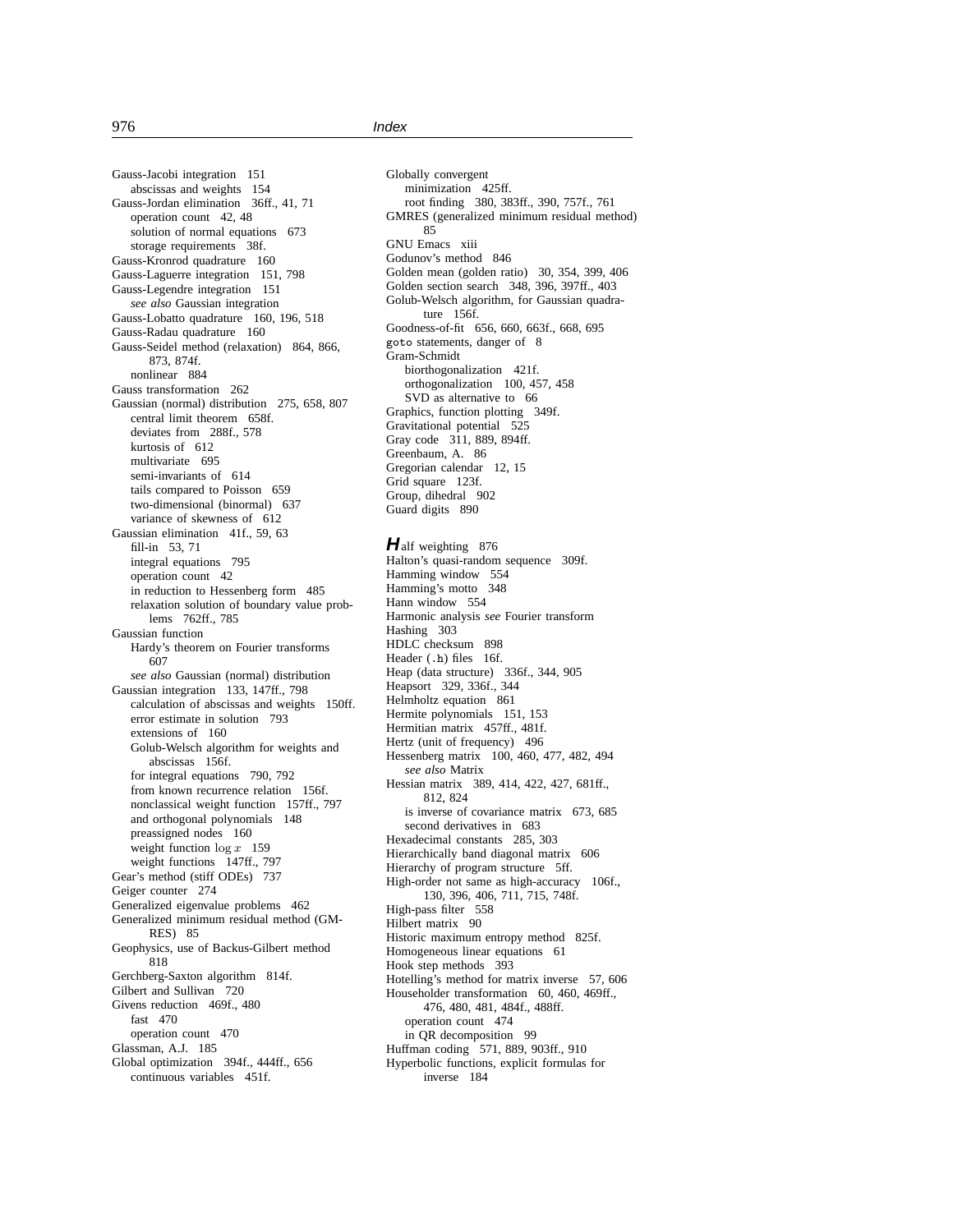Hyperbolic partial differential equations 827 advective equation 835 flux-conservative initial value problems 834ff. Hypergeometric function 208ff., 271ff. routine for 272f. Hypothesis, null 609

#### **I**BM xvii

bad random number generator 277 PC 3, 285, 303, 894 radix base for floating point arithmetic 483 IBM checksum 901f. ICCG (incomplete Cholesky conjugate gradient method) 833 ICF (intrinsic correlation function) model 826 Identity (unit) matrix 34 IEEE floating point format 285, 890f. if structure 11 warning about nesting 11 IIR (infinite impulse response) filter 559, 573 Ill-conditioned integral equations 789 Image processing 525, 812 cosine transform 519 fast Fourier transform (FFT) 525, 530, 812 as an inverse problem 812 maximum entropy method (MEM) 818ff. from modulus of Fourier transform 814 wavelet transform 603 imatrix() utility 944 Implicit conversion of data types 24f., 930 function theorem 347 pivoting 38 shifts in QL method 478ff. Implicit differencing 836 for diffusion equation 848 for stiff equations 735f., 749 Importance sampling, in Monte Carlo 316f. Improper integrals 141ff. Impulse response function 538, 549, 559 IMSL xvii, 35, 72, 212, 371, 376, 461 In-place selection 342 Include files 17, 930 Incomplete beta function 226ff. for F-test 619 routine for 227f. for Student's t 616, 618 Incomplete Cholesky conjugate gradient method (ICCG) 833 Incomplete gamma function 216 for chi-square 621, 660, 663f. deviates from 290ff. in mode estimation 616 routine for 218f. Increment of linear congruential generator 276 Indentation of blocks 11 Index 965ff. this entry 977 Index table 329, 338 Inequality constraints 431

Inheritance 7 Initial value problems 708, 827f. *see also* Differential equations; Partial differential equations Injection operator 873 Instability *see* Stability Integer programming 443 Integral equations 788ff. adaptive stepsize control 797 block-by-block method 797 correspondence with linear algebraic equations 788ff. degenerate kernel 794 eigenvalue problems 789, 794 error estimate in solution 793 Fredholm 788f., 791f. Fredholm alternative 789 homogeneous, second kind 793f. ill-conditioned 789 infinite range 797f. inverse problems 789, 804ff. kernel 788f. nonlinear 790, 796 Nystrom method 791f., 797 product Nystrom method 797 with singularities 797ff. with singularities, worked example 801 subtraction of singularity 798 symmetric kernel 794 unstable quadrature 796 Volterra 789f., 794f. wavelets 791 *see also* Inverse problems Integral operator, wavelet approximation of 603f., 791 Integration of functions 129ff. cosine integrals 257 Fourier integrals 584ff. Fourier integrals, infinite range 590f. Fresnel integrals 255 Gauss-Hermite 153 Gauss-Jacobi 154 Gauss-Laguerre 152 Gauss-Legendre 151 integrals that are elliptic integrals 261 path integration 208ff. sine integrals 257 *see also* Quadrature Integro-differential equations 791 Interface, in programs 7 Intermediate value theorem 350 Internet xvii Interpolation 105ff. Aitken's algorithm 108 avoid 2-stage method 106 avoid in Fourier analysis 576 bicubic 125f. bilinear 123f. caution on high-order 106f. coefficients of polynomial 106, 120ff., 197, 582 for computing Fourier integrals 586 error estimates for 106 of functions with poles 111ff. inverse quadratic 360, 402ff.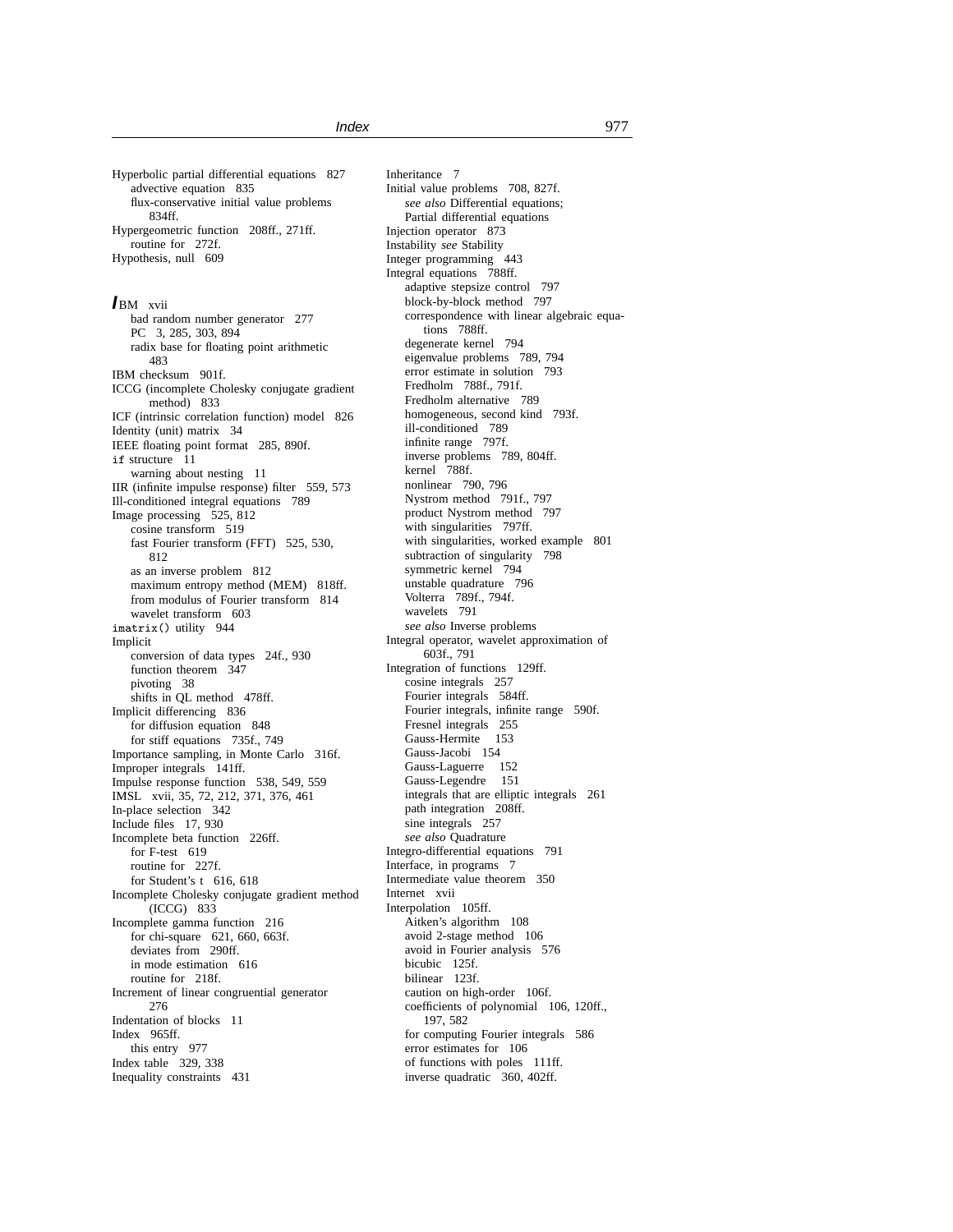multidimensional 107f., 123ff. in multigrid method 876 Neville's algorithm 108f., 188 Nystrom 792 offset arrays 110, 119 operation count for 106 operator 873 order of 106 and ordinary differential equations 107 oscillations of polynomial 106, 120, 396, 406 parabolic, for minimum finding 402 polynomial 105, 108ff., 188 rational Chebyshev approximation 204ff. rational function 105, 111ff., 200ff., 231f., 724ff., 731 reverse (extirpolation) 581f. spline 106, 113ff., 127f. trigonometric 105 *see also* Fitting Interval variable (statistics) 628 Intrinsic correlation function (ICF) model 826 Inverse hyperbolic function 184, 262 Inverse iteration *see* Eigensystems Inverse problems 789, 804ff. Backus-Gilbert method 815ff. Bayesian approach 808, 820, 825f. central idea<sup>5</sup> 808 constrained linear inversion method 808ff. data inversion 816 deterministic constraints 813ff. in geophysics 818 Gerchberg-Saxton algorithm 814f. incomplete Fourier coefficients 822 and integral equations 789 linear regularization 808ff. maximum entropy method (MEM) 818ff., 824f. MEM demystified 823 Phillips-Twomey method 808ff. principal solution 806 regularization 805ff. regularizing operator 807 stabilizing functional 807 Tikhonov-Miller regularization 808ff. trade-off curve 804 trade-off curve, Backus-Gilbert method 818 two-dimensional regularization 812 use of conjugate gradient minimization 812f., 824 use of convex sets 813f. use of Fourier transform 812, 814 Van Cittert's method 813 Inverse quadratic interpolation 360, 402ff. Inverse response kernel, in Backus-Gilbert method 816f. Inverse trigonometric function 262 ISBN (International Standard Book Number) checksum 901 Iterated integrals 161 Iteration 8 functional 748 to improve solution of linear algebraic equations 55ff., 201

for linear algebraic equations 35 required for two-point boundary value problems 753 in root finding 347f. Iteration matrix 865 ITPACK 78 ivector() utility 943

**J**acobi matrix, for Gaussian quadrature 156 Jacobi transformation (or rotation) 100, 460, 463ff., 469, 481, 495 Jacobian determinant 288f., 783 Jacobian elliptic functions 261, 269f. Jacobian matrix 381, 383, 386, 389, 738 singular in Newton's rule 393 Jacobi's method (relaxation) 864f., 866, 873 Jenkins-Traub method 376 Julian Day 1, 12, 14 Jump transposition errors 902

**K**-S test *see* Kolmogorov-Smirnov test Kalman filter 705 Kaps-Rentrop method 737 Kendall's tau 640, 642ff. Kermit checksum 897 Kernel 788f. averaging, in Backus-Gilbert method 816f. degenerate 794 finite rank 794 inverse response 816f. separable 794 singular 797f. symmetric 793f. Kernighan & Ritchie C (K&R C) 2, 16, 24, 930 Keys used in sorting 338, 897 Kolmogorov-Smirnov test 620, 623ff., 699 two-dimensional 645ff. variants 626ff., 645ff. Kuiper's statistic 627 Kurtosis 612, 614

# **L**-estimate 699

Labels, statement 8 Lag 498, 545f., 560 Lagrange multiplier 804 Lagrange's formula for polynomial interpolation 91, 108, 582, 585 Laguerre's method 348, 371ff. Lanczos lemma 504f. Lanczos method for gamma function 213 Landen transformation 262 LAPACK 35 Laplace's equation 252, 827 *see also* Poisson equation Las Vegas 631 Latin square or hypercube 315 Laurent series 573 Lax method 837ff., 845, 854f. multidimensional 854f. Lax-Wendroff method 844ff. Leakage in power spectrum estimation 551, 554f.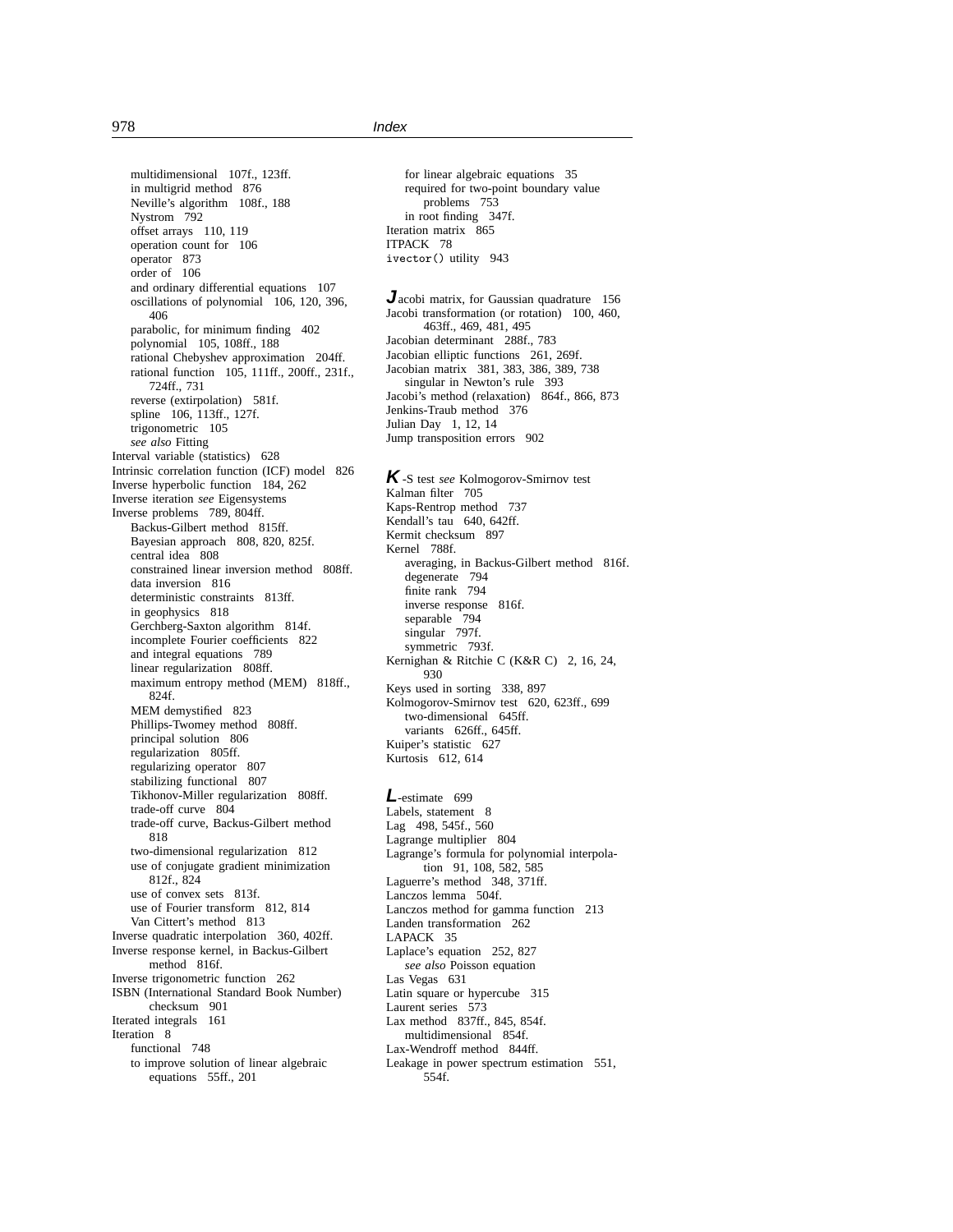Leakage width 554f. Leapfrog method 842f. Least squares filters *see* Savitzky-Golay filters Least squares fitting 650f., 657ff., 661ff., 666ff., 671ff. contrasted to general minimization problems 689 degeneracies in 677, 679 Fourier components 577 freezing parameters in 674, 705 general linear case 671ff. Levenberg-Marquardt method 683ff., 825 Lomb periodogram 577 as M-estimate for normal errors 701 as maximum likelihood estimator 658 as method for smoothing data 650f. multidimensional 680 nonlinear 393, 681ff., 825 nonlinear, advanced methods 688 normal equations 651, 672ff., 809f. normal equations often singular 676, 679 optimal (Wiener) filtering 547 QR method in 100, 674 for rational Chebyshev approximation 205 relation to linear correlation 636, 664 Savitzky-Golay filter as 650f. singular value decomposition (SVD) 34f., 59ff., 205, 676ff. skewed by outliers 659 for spectral analysis 577 standard (probable) errors on fitted parameters 673, 677 weighted 658 *see also* Fitting L'Ecuyer's long period random generator 280ff. Left eigenvalues or eigenvectors 458 Legal matters xvi Legendre elliptic integral *see* Elliptic integrals Legendre polynomials 252f. fitting data to 680 recurrence relation 178 shifted monic 159 *see also* Associated Legendre polynomials; Spherical harmonics Lehmer-Schur algorithm 376 Lemarie's wavelet 600 Lentz's method for continued fraction 171, 219 Lepage, P. 319 Leptokurtic distribution 612 Levenberg-Marquardt algorithm 393, 683ff., 825 advanced implementation 688 Levinson's method 92f. Lewis, H.W. 284 License information xvi Limbo 362 Limit cycle, in Laguerre's method 372 Line minimization *see* Minimization, along a ray Line search *see* Minimization, along a ray Linear algebraic equations 32ff. band diagonal 51ff. biconjugate gradient method 84f.

Cholesky decomposition 96ff., 430, 462, 674 complex 49f. computing  $A^{-1} \cdot B$  48 conjugate gradient method 83ff., 606 cyclic tridiagonal 74f. direct methods 35, 71 Gauss-Jordan elimination 36ff. Gaussian elimination 41f. Hilbert matrix 90 Hotelling's method 57, 606 and integral equations 788ff., 792 iterative improvement 55ff., 201 iterative methods 35, 83ff. large sets of 33 least squares solution 62, 65f., 205, 676 LU decomposition 43ff., 201, 393, 739, 792, 795, 810 nonsingular 33 overdetermined 34f., 205, 676, 806 partitioned 77f. QR decomposition 98f., 389, 393, 674 row vs. column elimination 40f. Schultz's method 57, 606 Sherman-Morrison formula 73ff., 90 singular 32, 61, 66, 205, 676 singular value decomposition (SVD) 59ff., 205, 676ff., 806 sparse 33, 51ff., 71ff., 739, 813 summary of tasks 34 Toeplitz 90, 92ff., 201 Vandermonde 90ff., 120 wavelet solution 603ff., 791 Woodbury formula 75ff., 90 *see also* Eigensystems Linear congruential random number generator 276f. choice of constants for 284f. Linear constraints 431 Linear convergence 353, 400 Linear correlation (statistics) 636ff. Linear dependency constructing orthonormal basis 66, 100 of directions in N-dimensional space 415 in linear algebraic equations 32f. Linear equations *see* Differential equations; Integral equations; Linear algebraic equations Linear inversion method, constrained 808ff. Linear prediction 564ff. characteristic polynomial 567 coefficients 564ff. compared with regularization 810 contrasted to polynomial extrapolation 567 related to optimal filtering 565f. removal of bias in 570 stability 567 Linear predictive coding (LPC) 571f. Linear programming 394, 430ff. artificial variables 437 auxiliary objective function 437 basic variables 434 composite simplex algorithm 443 constraints 431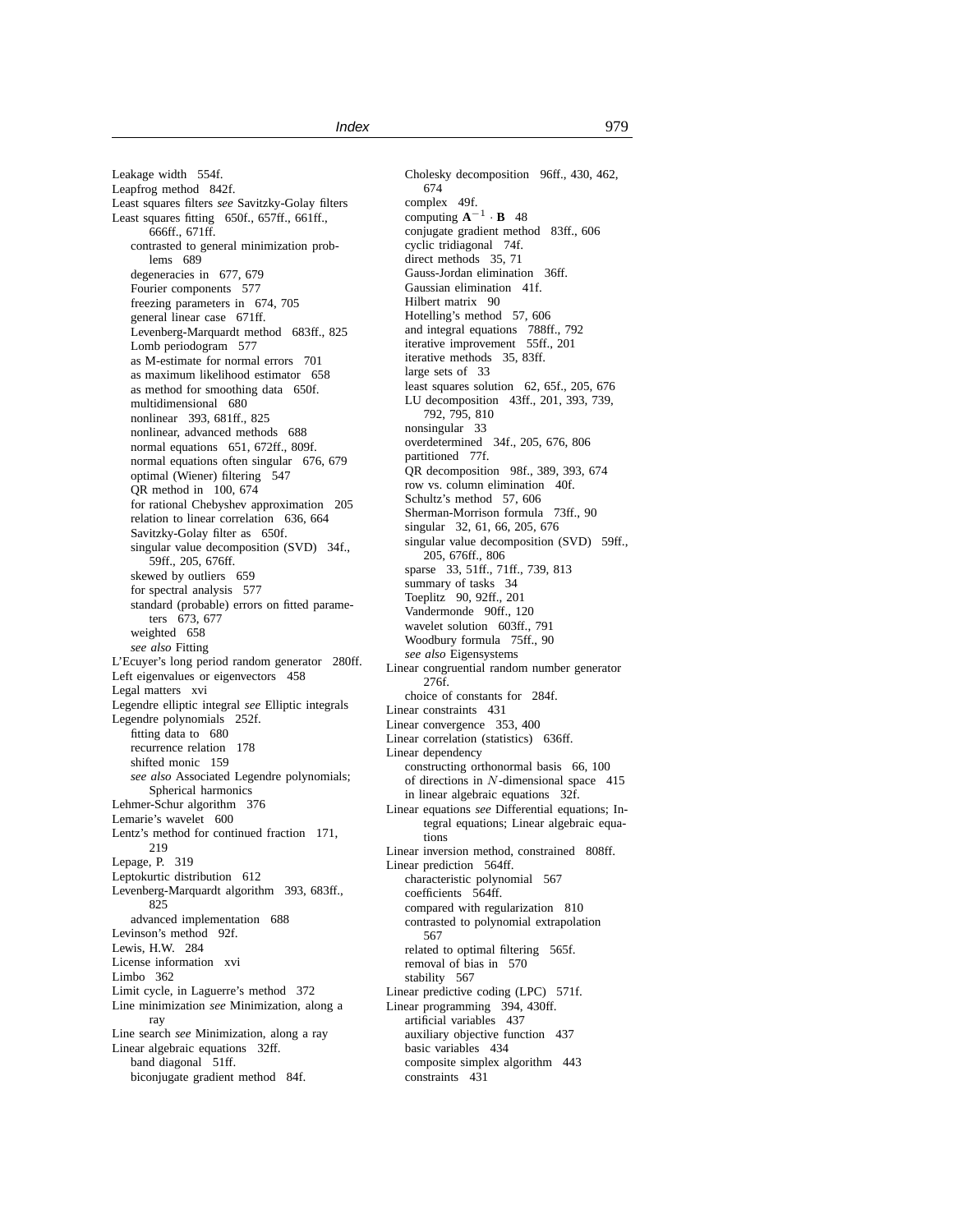convergence criteria 439 degenerate feasible vector 436 dual problem 443 equality constraints 431 feasible basis vector 433f. feasible vector 431 fundamental theorem 432f. inequality constraints 431 left-hand variables 434 nonbasic variables 434 normal form 433 objective function 431 optimal feasible vector 431 pivot element 435f. primal-dual algorithm 443 primal problem 443 reduction to normal form 436ff. restricted normal form 433ff. revised simplex method 443 right-hand variables 434 simplex method 408f., 430, 433ff., 439ff. slack variables 436 tableau 434 vertex of simplex 433 Linear regression 661ff., 666ff. *see also* Fitting Linear regularization 808ff. LINPACK 35 Little-endian 302 Local extrapolation 715 Local extremum 394, 445 Localization of roots *see* Bracketing Logarithmic function 262 Lomb periodogram method of spectral analysis 576f. fast algorithm 581f. Loops<sub>8</sub> Lorentzian probability distribution 292, 701f. Low-pass filter 558, 650 LP coefficients *see* Linear prediction LPC (linear predictive coding) 571f. LU decomposition 43ff., 56f., 59, 63, 71, 104, 381, 673, 739 for  $\mathbf{A}^{-1} \cdot \mathbf{B}$  48 band diagonal matrix 51ff., 53f. complex equations 49f. Crout's algorithm 44ff., 53 for integral equations 792, 795 for inverse iteration of eigenvectors 494 for inverse problems 810 for matrix determinant 49 for matrix inverse 48 for nonlinear sets of equations 381, 393 operation count 44, 48 for Padé approximant 201 pivoting 45f. repeated backsubstitution 48, 54 solution of linear algebraic equations 48 solution of normal equations 673 for Toeplitz matrix 94 Lucifer (encryption algorithm) 300 lvector() utility 943

**M**-estimates 699ff.

how to compute 702f. local 700ff. *see also* Maximum likelihood estimate Machine accuracy 28f., 890 Macintosh, *see* Apple Macintosh Maehly's procedure 370, 378 Magic in MEM image restoration 823 in Padé approximation 201 Mantissa in floating point format 28, 890, 918 Marginals 630 Marquardt method (least squares fitting) 683ff., 825 Mass, center of 305ff. MasterCard checksum 901f. Mathematical Center (Amsterdam) 360 Matrix 33ff. allocating and freeing 21f., 940ff. approximation of 66f., 605f. band diagonal 50, 51ff., 71 band triangular 71 banded 35, 461 bidiagonal 60 block diagonal 71, 762 block triangular 71 block tridiagonal 71 bordered 71 characteristic polynomial 456, 475f. Cholesky decomposition 96ff., 430, 462, 674 column augmented 37 compatibility 940 complex 49f. condition number 61, 85 curvature 682 cyclic banded 71 cyclic tridiagonal 74f. defective 457, 482, 494 of derivatives *see* Hessian matrix; Jacobian determinant design (fitting) 651, 671, 809 determinant of 34, 49 diagonalization 459ff. elementary row and column operations 37 finite differencing of partial differential equations 830ff. freeing a submatrix 23 Hermitian 457, 461, 481f. Hermitian conjugate 457 Hessenberg 100, 460, 477, 482, 484f., 494 Hessian *see* Hessian matrix hierarchically band diagonal 606 Hilbert 90 identity 34 ill-conditioned 61, 63, 120 indexed storage of 78f. and integral equations 788, 792 inverse 34, 36, 42, 48f., 73ff., 77f., 102ff. inverse, approximate 57 inverse by Hotelling's method 57, 606 inverse by Schultz's method 57, 606 inverse multiplied by a matrix 49 iteration for inverse 57, 606 Jacobi transformation 460, 463ff., 469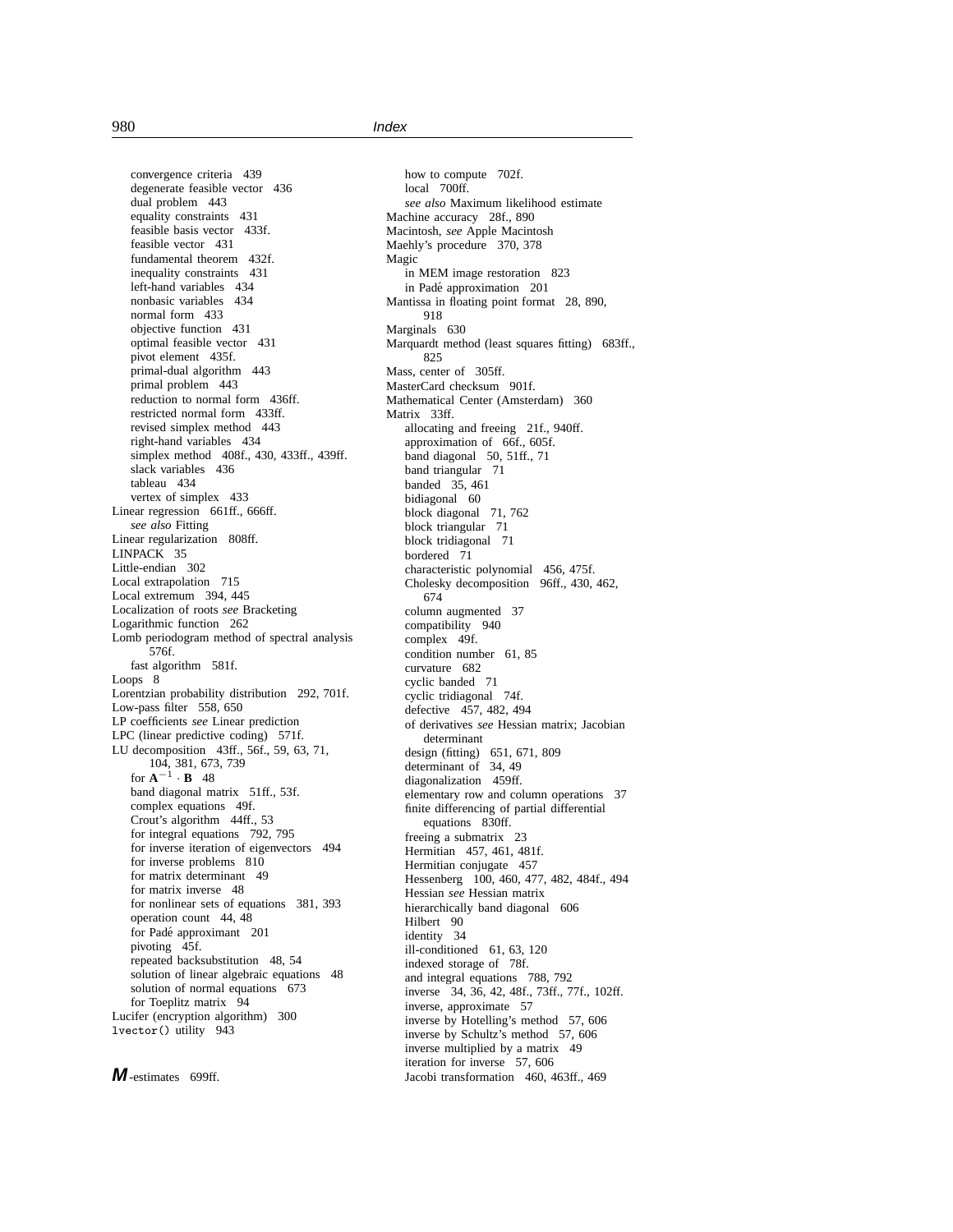Jacobian 738 lower triangular 43f., 96, 790 multiplication denoted by dot 33 norm 58 normal 457, 458 nullity 61 nullspace 34, 61, 63, 456, 804 orthogonal 98, 457, 470, 594 orthogonal transformation 459, 470ff., 477 orthonormal basis 66, 100 outer product denoted by ⊗ 73, 427 partitioning for determinant 78 partitioning for inverse 77f. pattern multiply of sparse 81f. positive definite 35, 96, 674 QR decomposition 98f., 389, 393, 674 range 61 rank 61 residual 57 row and column indices 33 row vs. column operations 40f. self-adjoint 457 similarity transform 459ff., 463, 483, 485, 488 singular 61, 63, 66, 456 singular value decomposition 34f., 59ff., 806 sparse 33, 71ff., 78, 606, 739, 762, 813 special forms 35 splitting in relaxation method 865f. spread 817 square root of 430, 462 storage schemes in C 20f., 33f., 940ff. submatrix of 22, 945 symmetric 35, 96, 457, 461, 469ff., 674, 793f. threshold multiply of sparse 81ff. Toeplitz 90, 92ff., 201 transpose of sparse 80f. triangular 460 tridiagonal 35, 50f., 71, 115, 156, 460, 461, 469ff., 475ff., 494, 848f., 862, 870f. tridiagonal with fringes 831 unitary 457 updating 100, 389f. upper triangular 43f., 98 Vandermonde 90ff., 120 *see also* Eigensystems Matrix equations *see* Linear algebraic equations matrix() utility 943f. Matterhorn 612 Maximization *see* Minimization Maximum entropy method (MEM) 572ff. algorithms for image restoration 824f. Bayesian 825f. Cornwell-Evans algorithm 825 demystified 823 historic vs. Bayesian 825f. image restoration 818ff. intrinsic correlation function (ICF) model 826 for inverse problems 818ff. operation count 574

*see also* Linear prediction Maximum likelihood estimate (M-estimates) 695, 699ff. and Bayes' Theorem 820 chi-square test 695 defined 658 how to compute 702f. mean absolute deviation 701, 703 relation to least squares 658 Maxwell's equations 835 Mean(s) of distribution 610f., 614 statistical differences between two 615ff. Mean absolute deviation of distribution 611, 701 related to median 703 Measurement errors 656 Median 329 calculating 341 of distribution 611, 614f. as L-estimate 699 role in robust straight line fitting 703 by selection 703 Median-of-three, in Quicksort 333 MEM *see* Maximum entropy method (MEM) Memory, allocating and freeing 19, 21f., 940ff. Merit function 656 in general linear least squares 671 for inverse problems 806 nonlinear models 681 for straight line fitting 662, 703 for straight line fitting, errors in both coordinates 666 Mesh-drift instability 843f. Mesokurtic distribution 612 Method of regularization 808ff. Metropolis algorithm 445f. Microsoft xvii Midpoint method *see* Modified midpoint method; Semi-implicit midpoint rule Mikado, or Town of Titipu 720 Miller's algorithm 181, 234 Minimal solution of recurrence relation 179 Minimax polynomial 192, 204 Minimax rational function 204 Minimization 394ff. along a ray 84, 384f., 396, 412f., 418f., 424, 425 annealing, method of simulated 394f., 444ff. bracketing of minimum 397ff., 409 Brent's method 396, 402ff., 406, 666 Broyden-Fletcher-Goldfarb-Shanno algorithm 397, 426ff. chi-square 659ff., 681ff. choice of methods 395ff. combinatorial 444 conjugate gradient method 396f., 420ff., 812f., 824 convergence rate 400, 415f. Davidon-Fletcher-Powell algorithm 397, 426f. degenerate 804 direction-set methods 396, 412ff.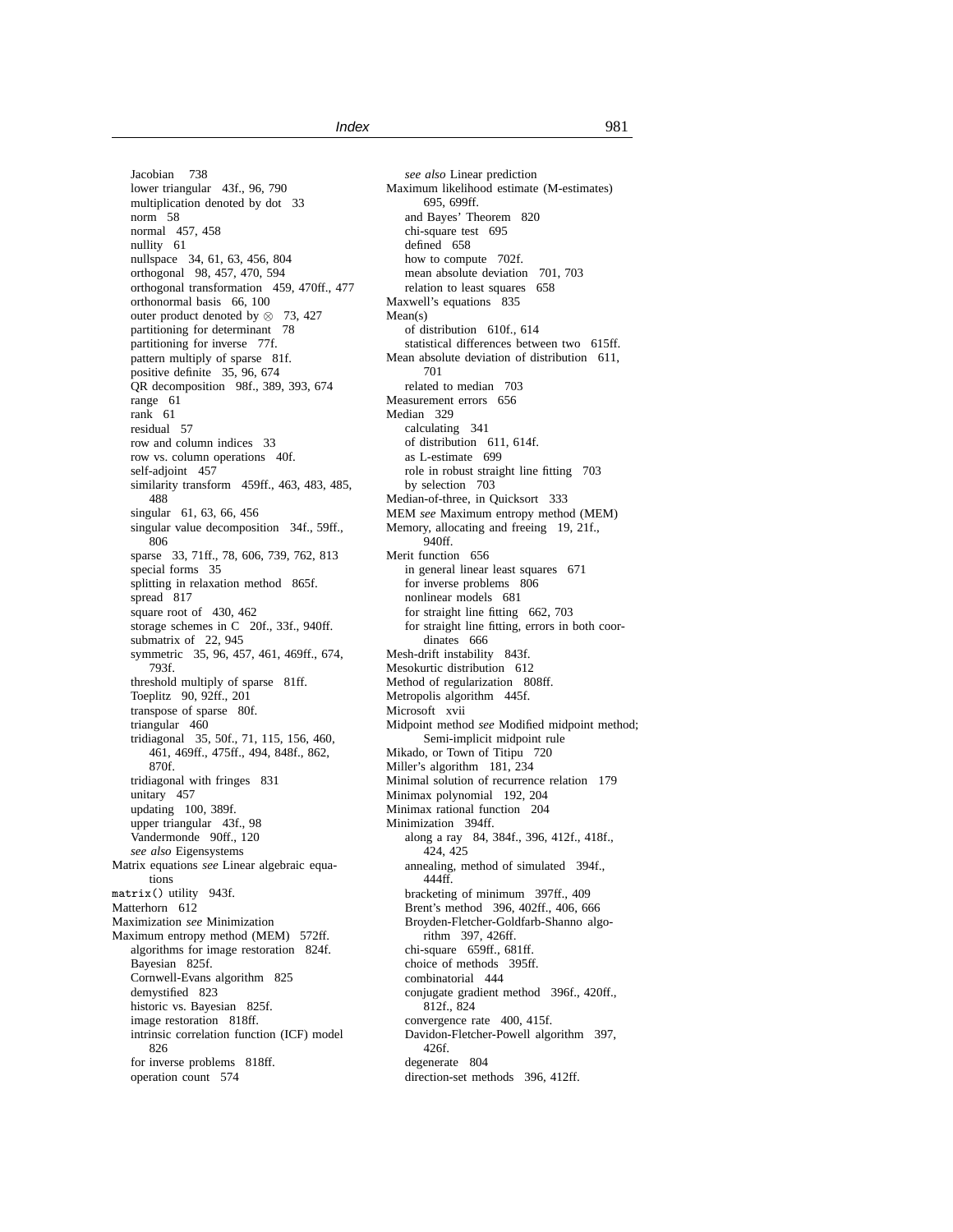downhill simplex method 396, 408ff., 451f., 702f. finding best-fit parameters 656 Fletcher-Reeves algorithm 396f., 421ff. functional 804 global 394f., 451f., 656 globally convergent multidimensional 425ff. golden section search 397ff., 403 multidimensional 395f., 408ff. in nonlinear model fitting 681f. Polak-Ribiere algorithm 396f., 422f. Powell's method 396, 408, 412ff. quasi-Newton methods 383, 397, 425ff. and root finding 382 scaling of variables 428 by searching smaller subspaces 824 steepest descent method 421, 813 termination criterion 398f., 410 use in finding double roots 348 use for sparse linear systems 84ff. using derivatives 396f., 405ff. variable metric methods 397, 425ff. *see also* Linear programming Minimum residual method, for sparse system 85 MINPACK 688 MIPS 894 Missing data problem 576 Mississippi River 446, 455 Mode of distribution 611, 615 Modeling of data *see* Fitting Model-trust region 393, 688 Modes, homogeneous, of recursive filters 561 Modified Bessel functions *see* Bessel functions Modified Lentz's method, for continued fractions 171 Modified midpoint method 722f., 726 Modified moments 158 Modula-2<sub>7</sub> Modular arithmetic, without overflow 278, 281, 284 Modularization, in programs 6f. Modulus of linear congruential generator 276 Moments of distribution 610ff. filter that preserves 650 modified problem of 158 problem of 90f. and quadrature formulas 799 semi-invariants 614 Monic polynomial 149 Monotonicity constraint, in upwind differencing 846 Monte Carlo 162, 275 adaptive 316ff., 319ff. bootstrap method 691f. comparison of sampling methods 318f. exploration of binary tree 300 importance sampling 316f. integration 130, 162, 304ff., 316ff. integration, recursive 323ff. integration, using Sobol' sequence 313ff. integration, VEGAS algorithm 319ff.

and Kolmogorov-Smirnov statistic 627, 646f. partial differential equations 833 quasi-random sequences in 309ff. quick and dirty 691f. recursive 316ff., 323ff. significance of Lomb periodogram 578 simulation of data 660, 689ff., 695 stratified sampling 317f., 323 Moon, calculate phases of 1f., 13f. Mother functions 591 Mother Nature 689, 691 Moving average (MA) model 573 Moving window averaging 650 Mozart<sub>8</sub> MS xvii MS-DOS xii, 3 Muller's method 371, 379 Multidimensional confidence levels of fitting 694 data, use of binning 629 Fourier transform 521ff. Fourier transform, real data 525ff. initial value problems 853ff. integrals 130, 161ff., 304ff., 316ff. interpolation 123ff. Kolmogorov-Smirnov test 645ff. least squares fitting 680 minimization 408ff., 412ff., 420ff. Monte Carlo integration 304ff., 316ff. normal (Gaussian) distribution 695 optimization 395f. partial differential equations 853ff. root finding 347ff., 365, 377, 379ff., 382, 754, 757f., 761, 762 search using quasi-random sequence 309 secant method 380, 389ff. wavelet transform 602 Multigrid method 833, 871ff. avoid SOR 875 boundary conditions 877f. choice of operators 877 coarse-to-fine operator 873 coarse-grid correction 873f. cycle 874 dual viewpoint 883 fine-to-coarse operator 873 full approximation storage (FAS) algorithm 882ff. full multigrid method (FMG) 872, 877f. full weighting 876 Gauss-Seidel relaxation 874f. half weighting 876 importance of adjoint operator 876 injection operator 873 interpolation operator 873 line relaxation 875 local truncation error 883 Newton's rule 882, 884 nonlinear equations 882ff. nonlinear Gauss-Seidel relaxation 884 odd-even ordering 875, 878 operation count 871 prolongation operator 873 recursive nature 874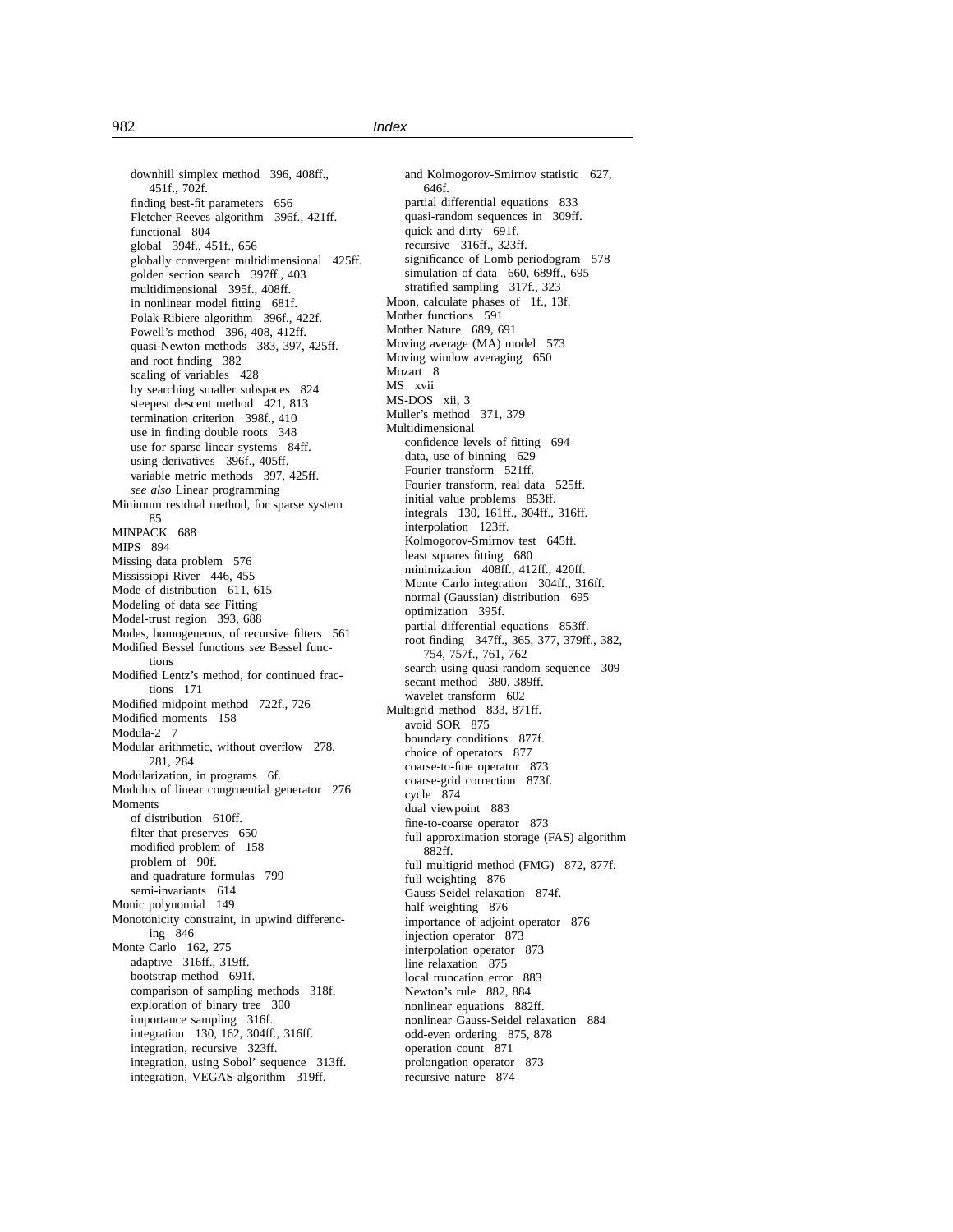relative truncation error 883 relaxation as smoothing operator 874 restriction operator 873 speeding up FMG algorithm 881f. stopping criterion 884 straight injection 876 symbol of operator 875f. use of Richardson extrapolation 878 V-cycle 874 W-cycle 874 zebra relaxation 875 Multiple precision arithmetic 915ff. Multiple roots 348, 369 Multiplication, complex 177 Multiplication, multiple precision 916, 918 Multiplier of linear congruential generator 276 Multistep and multivalue methods (ODEs) 747ff. *see also* Differential Equations; Predictorcorrector methods Multivariate normal distribution 695 Murphy's Law 413 Musical scores 5

**N**AG xvii, 35, 72, 212, 461 National Science Foundation (U.S.) xiii, xv Natural cubic spline 115 Navier-Stokes equation 839, 840 Needle, eye of (minimization) 410 Negation, multiple precision 916 Negentropy 820, 904 Nelder-Mead minimization method 396, 408ff. Nested iteration 877 Neumann boundary conditions 829, 849, 860, 867 Neutrino 645 Neville's algorithm 108f., 111, 140, 188 Newton-Cotes formulas 131ff., 147 open 132 Newton-Raphson method *see* Newton's rule Newton's rule 149f., 185, 348, 362ff., 369, 371, 476 with backtracking 384f. caution on use of numerical derivatives 365 fractal domain of convergence 367f. globally convergent multidimensional 380, 383ff., 389, 757f., 761 for matrix inverse 57, 606 in multidimensions 377, 379ff., 757f., 761, 762 in nonlinear multigrid 882, 884 nonlinear Volterra equations 796 for reciprocal of number 919 safe 366 scaling of variables 389 singular Jacobian 393 solving stiff ODEs 748 for square root of number 921 Niederreiter sequence 310 NL2SOL 688 Noise bursty 897 effect on maximum entropy method 574

equivalent bandwidth 554 fitting data which contains 653, 656 model, for optimal filtering 548 Nominal variable (statistics) 628 Nonexpansive projection operator 814 Non-interfering directions *see* Conjugate directions Nonlinear eigenvalue problems 462 Nonlinear equations finding roots of 347ff. integral equations 790, 796 in MEM inverse problems 822f. multigrid method for elliptic PDEs 882ff. Nonlinear instability 840 Nonlinear programming 443 Nonnegativity constraints 430f. Nonparametric statistics 639ff. Nonpolynomial complete (NP-complete) 445 Norm, of matrix 58 Normal (Gaussian) distribution 275, 658, 687f., 807 central limit theorem 658f. deviates from 288f., 578 kurtosis of 612 multivariate 695 semi-invariants of 614 tails compared to Poisson 659 two-dimensional (binormal) 637 variance of skewness of 612 Normal equations (fitting) 34f., 651, 672ff., 804, 809f. often are singular 676 Normalization of Bessel functions 181 of floating-point representation 28, 890 of functions 149, 774 of modified Bessel functions 239 Notch filter 558, 562f. NP-complete problem 445 nr.h prototypes for Numerical Recipes 17, 930 NRANSI macro 17, 930 NR\_END macro, for offset arrays 941 nrerror() utility 2, 942f. nrutil.c utility functions 2, 19, 21f., 940, 942ff. nrutil.h prototypes for utilities 17, 27, 940ff. Null hypothesis 609 Nullity 61 Nullspace 34, 61, 63, 456, 804 Number-theoretic transforms 509f. Numerical derivatives 186ff., 651 Numerical integration *see* Quadrature Numerical Recipes compatibility with First Edition 3f. compilers tested 3 Example Book 3 how to get diskettes xvi, 996f. how to report bugs iv license information xvi list of all 951ff. machines tested 3 OEM information xvii no warranty on xvi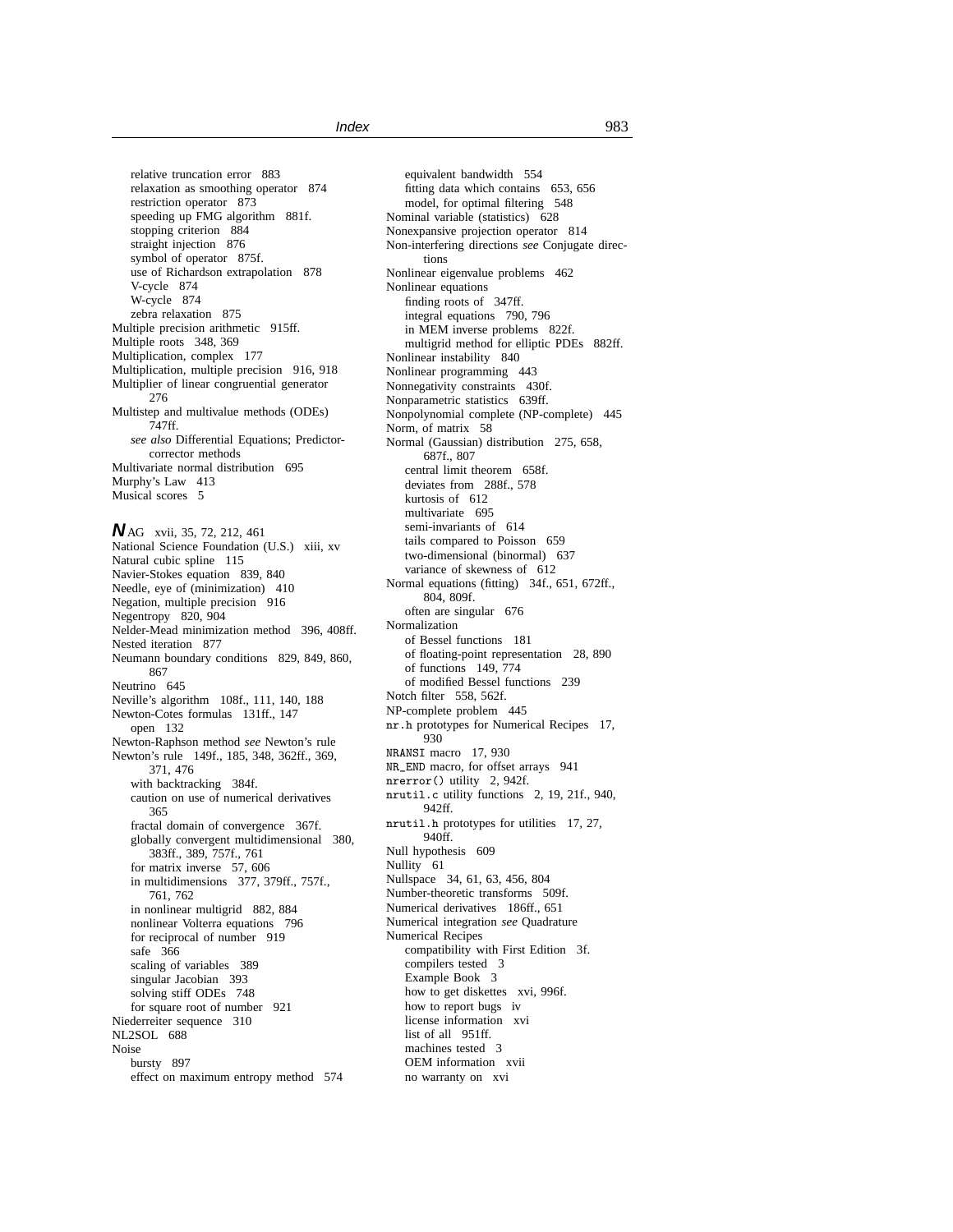programming conventions 25ff. programs by chapter and section xix prototypes (nr.h) 17, 930 table of dependencies 951ff. table of prototypes 930 as trademark xvii utility functions 2, 940ff. utility prototypes (nrutil.h) 17, 27, 940ff. Numerical Recipes Software xi, xvii address and fax number xvii Nyquist frequency 500ff., 526, 550, 552, 576, 578f. Nystrom method 791f., 797f. product version 797

**O**bject extensibility 7 Objective function 431 Object-oriented programming 7 Oblateness parameter 773 Odd parity 896 Odd-even ordering in Gauss-Seidel relaxation 875, 878 in successive over-relaxation (SOR) 868 OEM information xvii One-sided power spectral density 498 Operation count balancing 483 Bessel function evaluation 234f. bisection method 353 Cholesky decomposition 97 coefficients of interpolating polynomial 120f. complex multiplication 104 cubic spline interpolation 115 evaluating polynomial 174f. fast Fourier transform (FFT) 504 Gauss-Jordan elimination 42, 48 Gaussian elimination 42 Givens reduction 470 Householder reduction 474 interpolation 106 inverse iteration 494 iterative improvement 56 Jacobi transformation 467 Kendall's tau 643f. linear congruential generator 277 LU decomposition 44, 48 matrix inversion 104 matrix multiplication 103 maximum entropy method 574 multidimensional minimization 420 multigrid method 871 multiplication 918 polynomial evaluation 104, 174f. QL method 477, 480 QR decomposition 98 QR method for Hessenberg matrices 490 reduction to Hessenberg form 485 selection by partitioning 341 sorting 329ff. Toeplitz matrix 90 Vandermonde matrix 90

Operator associativity, in C 25f. overloading 7 precedence, in C 25f. splitting 832, 856f., 870 Optimal feasible vector 431 Optimal (Wiener) filtering 542, 547ff., 565f., 650 compared with regularization 810 Optimization *see* Minimization Ordinal variable (statistics) 628 Ordinary differential equations *see* Differential equations Orthogonal *see* Orthonormal functions; Orthonormal polynomials Orthogonal transformation 459, 470ff., 477, 591 Orthonormal basis, constructing 66, 100 Orthonormal functions 149, 252 Orthonormal polynomials Chebyshev 151, 190ff. construct for arbitrary weight 157ff. in Gauss-Hermite integration 153 and Gaussian quadrature 149 Gaussian weights from recurrence 156 Hermite 151 Jacobi 151 Laguerre 151 Legendre 151 weight function  $\log x$  159 Orthonormality 59f., 149, 470 Outer product of matrices (denoted by  $\otimes$ ) 73, 427 Outgoing wave boundary conditions 829 Outlier 611, 659, 662, 699, 702 *see also* Robust estimation Overcorrection 866 Overflow 890 how to avoid in modulo multiplication 278 in complex arithmetic 177 Overlap-add and overlap-save methods 543f. Overrelaxation parameter 866 choice of 866f.

Padé approximant 111, 200ff. Parabolic interpolation 403 Parabolic partial differential equations 827, 847ff. Parallel axis theorem 318 Parameters in fitting function 657f., 689ff. Parity bit 896 Park and Miller minimal standard random generator 278f. Parseval's Theorem 498, 551 discrete form 504 Partial differential equations 827ff. advective equation 835 alternating-direction implicit method (ADI) 856, 870f. amplification factor 837, 843 analyze/factorize/operate package 833 artificial viscosity 840, 846 biconjugate gradient method 833 boundary conditions 828ff.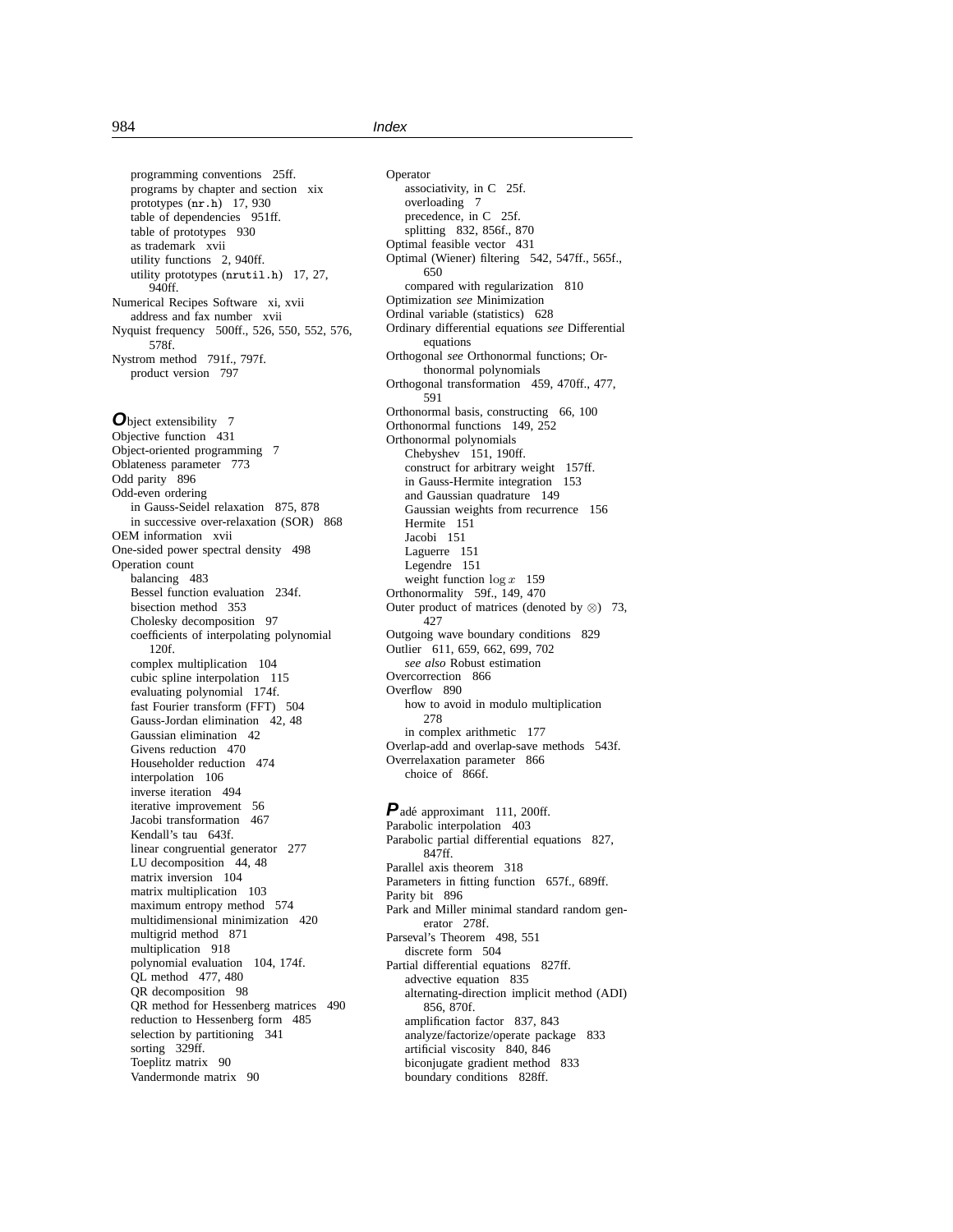boundary value problems 828ff., 857f. Cauchy problem 827f. caution on high-order methods 853f. Cayley's form 853 characteristics 827 Chebyshev acceleration 868f. classification of 827ff. comparison of rapid methods 863 conjugate gradient method 833 Courant condition 838, 841, 843, 845 Courant condition (multidimensional) 855 Crank-Nicolson method 848, 851, 853, 855 cyclic reduction (CR) method 857f., 861f. diffusion equation 827, 847ff., 855, 864 Dirichlet boundary conditions 829, 848, 859, 865, 867 elliptic, defined 827 error, varieties of 840ff. explicit vs. implicit differencing 836 FACR method 863 finite difference method 830ff. finite element methods 833f. flux-conservative initial value problems 834ff. forward Euler differencing 835f. Forward Time Centered Space (FTCS) 836ff., 847ff., 852, 864 Fourier analysis and cyclic reduction (FACR) 857ff., 863 Gauss-Seidel method (relaxation) 864, 873ff., 884 Godunov's method 846 Helmholtz equation 861 hyperbolic 827, 834f. implicit differencing 848 incomplete Cholesky conjugate gradient method (ICCG) 833 inhomogeneous boundary conditions 859f. initial value problems 827f. initial value problems, recommendations on 847ff. Jacobi's method (relaxation) 864f., 873 Laplace's equation 827 Lax method 837ff., 845, 854f. Lax method (multidimensional) 854f. matrix methods 833 mesh-drift instability 843f. Monte Carlo methods 833 multidimensional initial value problems 853ff. multigrid method 833, 871ff. Neumann boundary conditions 829, 849, 860, 867 nonlinear diffusion equation 851 nonlinear instability 840 numerical dissipation or viscosity 839 operator splitting 832, 856f., 870 outgoing wave boundary conditions 829 parabolic 827, 847ff. periodic boundary conditions 859, 867 piecewise parabolic method (PPM) 846 Poisson equation 827, 861 rapid (Fourier) methods 514ff., 833, 857ff. relaxation methods 832, 863ff.

Schrödinger equation 851ff. second-order accuracy 842ff., 848f. shock 840, 846 sparse matrices from 71 spectral methods 833f. spectral radius 865ff., 871 stability vs. accuracy 839 stability vs. efficiency 830 staggered grids 519, 861 staggered leapfrog method 842f. strongly implicit procedure 833 successive over-relaxation (SOR) 866ff., 871, 875 time splitting 856f., 870 two-step Lax-Wendroff method 844ff. upwind differencing 841f., 846 variational methods 833 varieties of error 840ff. von Neumann stability analysis 836f., 839, 842, 849 wave equation 827, 834f. *see also* Elliptic partial differential equations; Finite difference equations (FDEs) Partial pivoting 38 Partition-exchange 332, 341 Partitioned matrix, inverse of 77f. Party tricks 102ff., 174f. Parzen window 554 Pascal 16, 18, 20 Pascal, Numerical Recipes in xv, 1 Path integration, for function evaluation 208ff., 271 Pattern multiply of sparse matrices 81f. PBCG (preconditioned biconjugate gradient method) 85f., 833 PC methods *see* Predictor-corrector methods PCGPACK 78 PDEs *see* Partial differential equations Pearson's r 636ff. PECE method 749 Pentagon, symmetries of 902 Percentile 329 Period of linear congruential generator 276 Periodic boundary conditions 859, 867 Periodogram 550ff., 574 Lomb's normalized 576f., 581f. variance of 552 Perl (programming language) xiii Perron's theorems, for convergence of recurrence relations 180f. Perturbation methods for matrix inversion 73ff. Peter Principle 337 Phase error 840 Phase-locked loop 705 Phi statistic 631 Phillips-Twomey method 808ff. Pi, computation of 915ff. Piecewise parabolic method (PPM) 846 Pincherle's theorem 181 Pivot element 38, 41, 764 in linear programming 435f. Pivoting 36, 38ff., 54, 73, 97 full 38 implicit 38, 46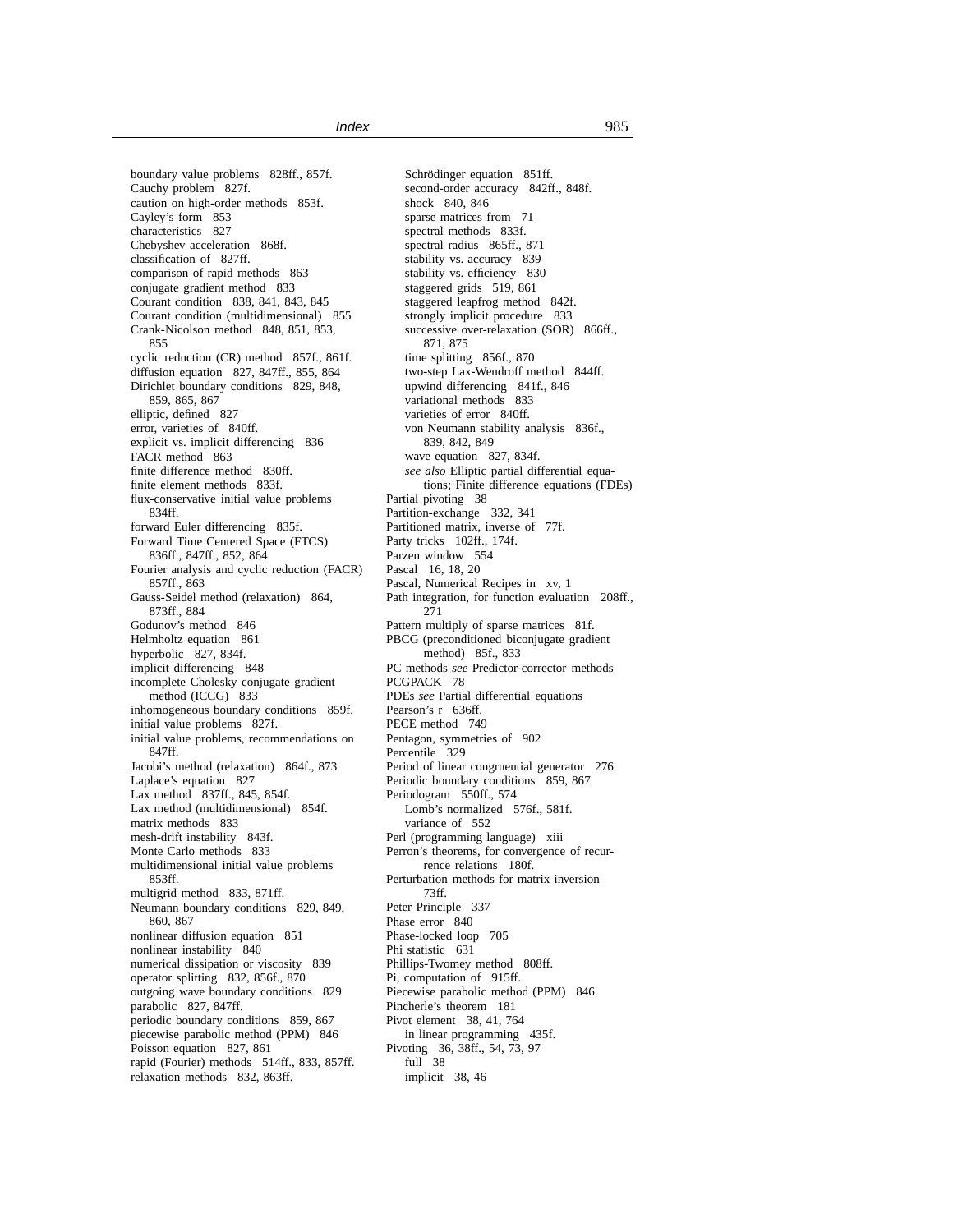in LU decomposition 45f. partial 38, 41, 46 and QR decomposition 99 in reduction to Hessenberg form 485 in relaxation method 764 for tridiagonal systems 51 Pixel 525, 603, 812, 820 Planck's constant 851 Plane rotation *see* Givens reduction; Jacobi transformation (or rotation) Platykurtic distribution 612 Plotting of functions 349f. POCS (method of projection onto convex sets) 814 Poetry 5 Pointer to array 18 use for matrices 20, 33f., 940ff. Poisson equation 525, 827, 861 Poisson probability function cumulative 221 deviates from 290, 293ff., 579 semi-invariants of 614 tails compared to Gaussian 659 Poisson process 287, 291, 293 Polak-Ribiere algorithm 396f., 422f. Poles *see* Complex plane, poles in Polishing of roots 365, 370f., 376f. Polymorphism 7 Polynomial interpolation 105, 108ff. Aitken's algorithm 108 in Bulirsch-Stoer method 728, 730f. coefficients for 120ff. Lagrange's formula 91, 108f. multidimensional 123ff. Neville's algorithm 108f., 111, 140, 188 pathology in determining coefficients for 120 in predictor-corrector method 748 smoothing filters 650f. *see also* Interpolation Polynomials 173ff. algebraic manipulations 175 approximating modified Bessel functions 236 approximation from Chebyshev coefficients 197 AUTODIN-II 898 CCITT 897f. characteristic 375 characteristic, for digital filters 561, 567 characteristic, for eigenvalues of matrix 456, 475f. Chebyshev 190ff. CRC-16 898 deflation 369ff., 377 derivatives of 173f. division 91, 175, 369, 377 evaluation of 173 evaluation of derivatives 173f. extrapolation in Bulirsch-Stoer method 728, 730f. extrapolation in Romberg integration 140 fitting 90, 120, 197, 650f., 671, 679f. generator for CRC 897f.

ill-conditioned 369 matrix method for roots 375 minimax 192, 204 monic 149 multiplication 175 operation count for 174f. orthonormal 149, 190f. primitive modulo 2 296ff., 311f., 897 roots of 183ff., 369ff., 375 shifting of 198f. stopping criterion in root finding 373 Port, serial data 899 Portability 2f., 16 Portable random number generator *see* Random number generator Positive definite matrix, testing for 97 Positivity constraints 431 Postal Service (U.S.), barcode 902 PostScript xiii, xvii Powell's method 396, 408, 412ff. Power (in a signal) 498f. Power series 165ff., 173f., 201 economization of 198ff. Padé approximant of 200ff. Power spectral density *see* Fourier transform; Spectral density Power spectrum estimation *see* Fourier transform; Spectral density PPM (piecewise parabolic method) 846 Precedence of operators, in C 25f. Precision, floating point 890 Precision, multiple 915ff. Preconditioned biconjugate gradient method (PBCG) 85f. Preconditioning, in conjugate gradient methods 833 Predictor-corrector methods 708, 737, 747ff. Adams-Bashforth-Moulton schemes 749 adaptive order methods 751 compared to other methods 747f. fallacy of multiple correction 748f. with fixed number of iterations 749 functional iteration vs. Newton's rule 749 multivalue compared with multistep 749f. starting and stopping 750, 751 stepsize control 749f. Prime numbers 924f. Primitive polynomials modulo 2 296ff., 311f., 897 Principal directions 414f. Principal solution, of inverse problem 806 Prize, \$1000 offered 281 Probability *see* Random number generator; Statistical tests Probability density, change of variables in 287ff. Process loss 554 Product Nystrom method 797 Program(s) as black boxes xiv, 5, 35, 60, 212, 348, 413 dependencies 951ff. encapsulation 6f. interfaces 7 modularization 6f.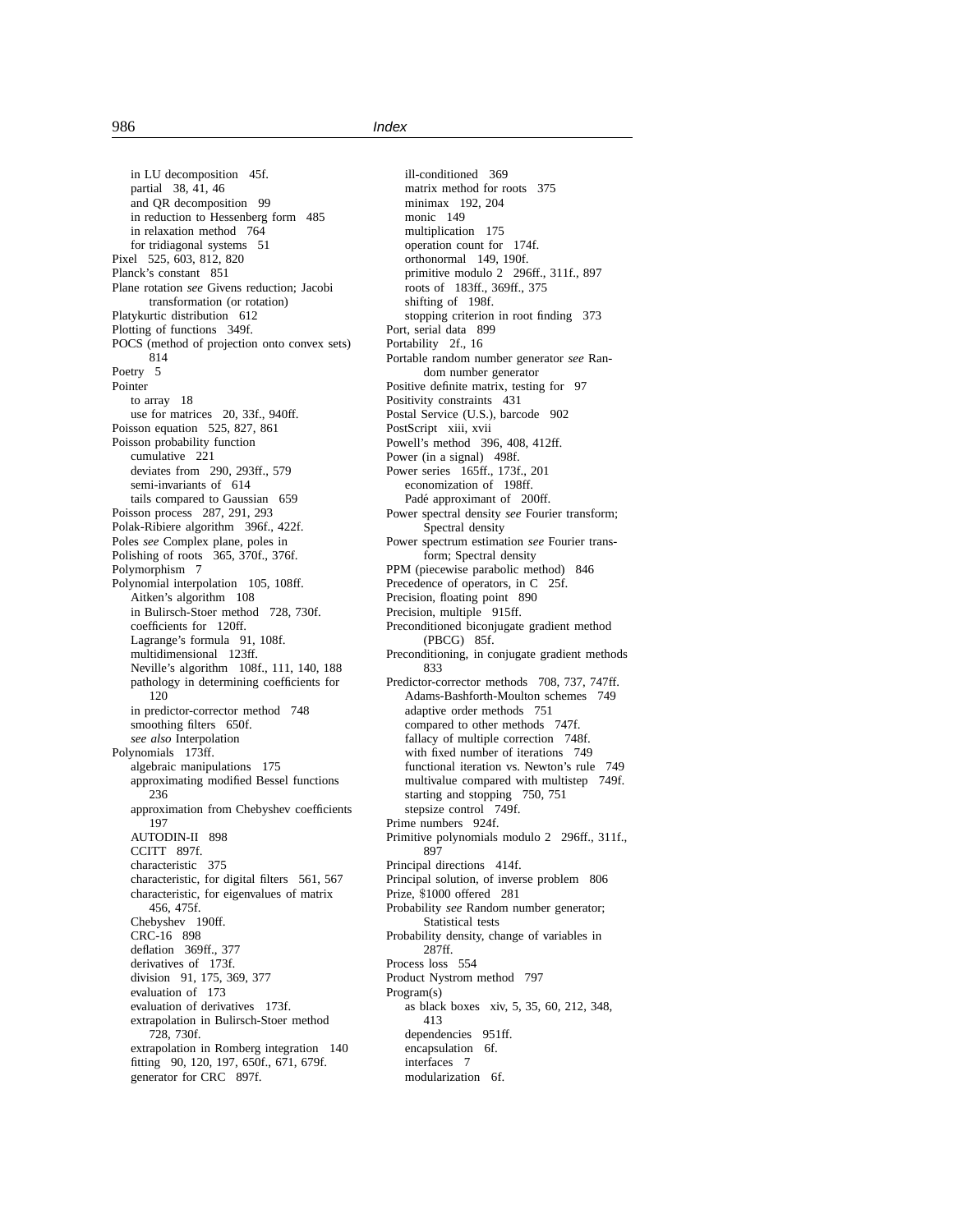organization 5ff. recipes by chapter and section xix typography of 11 validation 2f. Projection onto convex sets (POCS) 814 Projection operator, nonexpansive 814 Prolongation operator 873 Protocol, for communications 896 Prototypes in C 16f., 25, 930 PSD (power spectral density) *see* Fourier transform; Spectral density Pseudo-random numbers 274ff. Puns, particularly bad 173, 752, 755 Pyramidal algorithm 594 Pythagoreans 399

**Q**<sup>L</sup> *see* Eigensystems QR *see* Eigensystems QR decomposition 98f., 389, 393 backsubstitution 98 and least squares 674 operation count 98 pivoting 99 updating 100, 389 use for orthonormal basis 66, 100 **Ouadratic** convergence 57, 262, 358, 364f., 415f., 427, 915 equations 29, 183ff., 398, 464 interpolation 360, 371 programming 443 Quadrature 129ff. adaptive 129, 196, 797 alternative extended Simpson's rule 134 arbitrary weight function 157ff., 797 automatic 160 Bode's rule 132 change of variable in 144ff., 797 by Chebyshev fitting 130, 195 classical formulas for 130ff. Clenshaw-Curtis 130, 196, 518f. closed formulas 131, 133f. and computer science 889 by cubic splines 130 error estimate in solution 793 extended midpoint rule 135, 141f. extended rules 133ff., 140, 795, 797, 799 extended Simpson's rule 134 Fourier integrals 584ff. Fourier integrals, infinite range 590f. Gauss-Chebyshev 151, 518f. Gauss-Hermite 151, 798 Gauss-Jacobi 151 Gauss-Kronrod 160 Gauss-Laguerre 151, 798 Gauss-Legendre 151, 792, 797 Gauss-Lobatto 160, 196, 518 Gauss-Radau 160 Gaussian integration 133, 147ff., 790, 792, 797 Gaussian integration, nonclassical weight function 157ff., 797 for improper integrals 141ff., 797f. for integral equations 790f., 795

Monte Carlo 130, 162, 304ff., 316ff. multidimensional 130, 161ff. Newton-Cotes formulas 131ff., 147 Newton-Cotes open formulas 132 open formulas 131, 132f., 135f., 141 related to differential equations 129 related to predictor-corrector methods 747f. Romberg integration 130, 140f., 143, 188, 723, 797 semi-open formulas 135f. Simpson's rule 132, 139, 143, 590, 791f., 797, 799 Simpson's three-eighths rule 132, 797, 799 singularity removal 144ff., 797f. singularity removal, worked example 801 trapezoidal rule 131, 133, 136ff., 140, 586, 590, 791f., 795 using FFTs 130 weight function  $\log x$  159 *see also* Integration of functions Quadrature mirror filter 592, 600 Quantum mechanics, Uncertainty Principle 607 Quartile value 329 Quasi-Newton methods for minimization 397, 425ff. Quasi-random sequence 309ff., 327, 889, 896 Halton's 309f. for Monte Carlo integration 313ff., 319, 327 Sobol's 311 *see also* Random number generator Quicksort 329, 332ff., 338, 341 Quotient-difference algorithm 170

**R**-estimates 699f. Radioactive decay 287 Radix base for floating point arithmetic 483, 890, 916, 922 Radix conversion 910, 914, 922 Ramanujan's identity for  $\pi$  924 RAND\_MAX macro 275f., 277 Random bits, generation of 296ff. Random deviates 274ff. binomial 295f. exponential 287f. gamma distribution 290ff. Gaussian 275, 288f., 578, 807 normal 275, 288f., 578 Poisson 293ff., 579 quasi-random sequences 309ff., 889, 896 uniform 275ff. uniform integer 280, 283ff. Random number generator 274ff. bitwise operations 296ff. Box-Muller algorithm 289 Data Encryption Standard 300ff. good choices for modulus, multiplier and increment 284f. for integer-valued probability distribution 293 integer vs. real implementation 283 L'Ecuyer's long period 280f.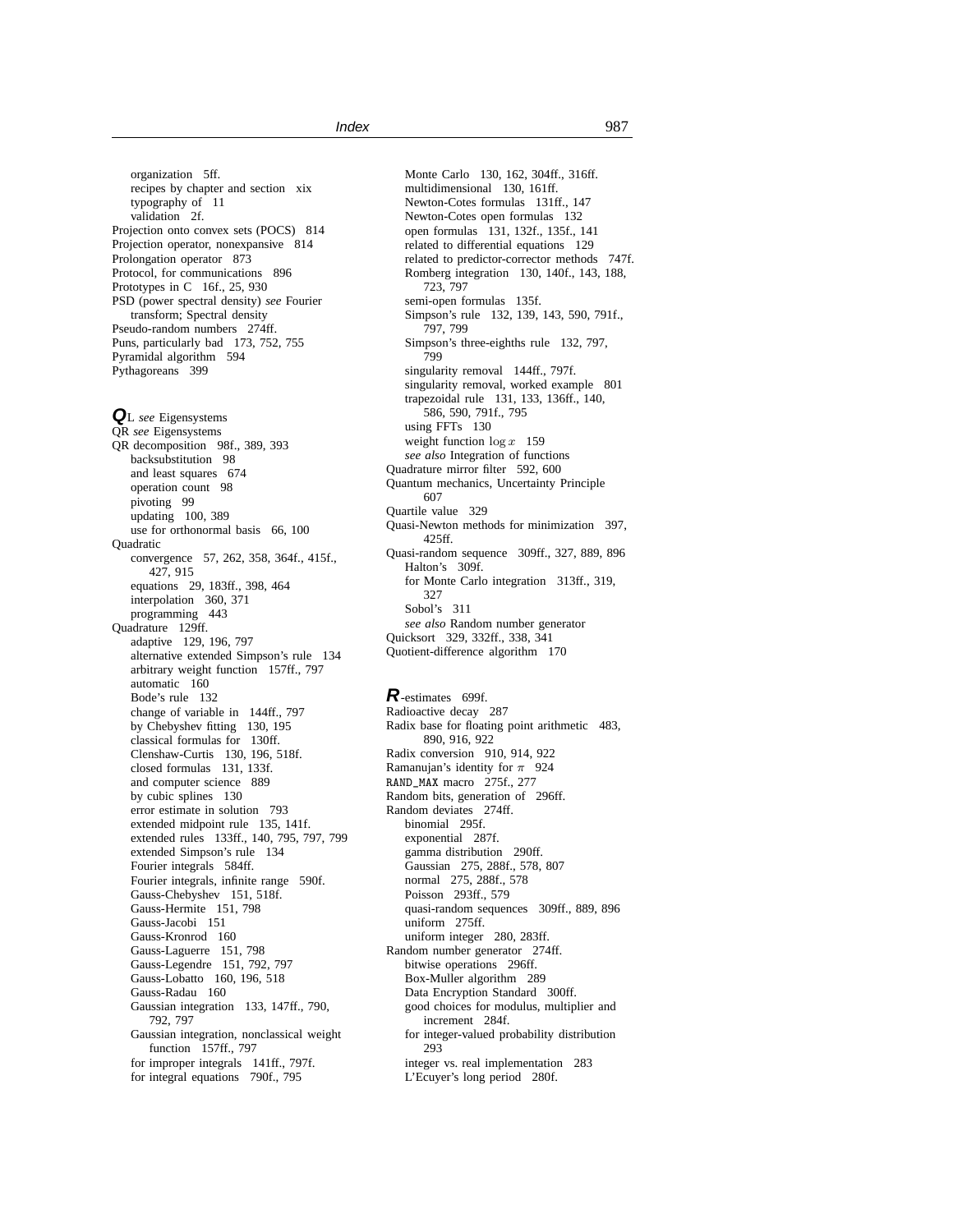linear congruential generator 276f. machine language 278 Minimal Standard, Park and Miller's 278f. nonrandomness of low-order bits 277 perfect 281 planes, numbers lie on 277 portable 278ff. primitive polynomials modulo 2 296ff. pseudo-DES 300 quasi-random sequences 309ff., 889, 896 quick and dirty 283ff. quicker and dirtier 284f. in Quicksort 333 random access to nth number 303 random bits 296ff. recommendations 285f. rejection method 290ff. shuffling procedure 280, 281 in simulated annealing method 445 spectral test 284 subtractive method 282 system-supplied 275ff. timings 285f. transformation method 287ff. trick for trigonometric functions 289 Random numbers *see* Monte Carlo; Random deviates Random walk 29 RANDU, infamous routine 277 Range 61, 63 Rank (matrix) 61 kernel of finite 794 Rank (sorting) 329, 340f. Rank (statistics) 639ff., 699f. Kendall's tau 642ff. Spearman correlation coefficient 640f. sum squared differences of 640 Ratio variable (statistics) 628 Rational Chebyshev approximation 204ff. Rational function 105, 173ff., 200ff., 204ff. approximation for Bessel functions 231f. approximation for continued fraction 170, 217, 227 Chebyshev approximation 204ff. evaluation of 176 extrapolation in Bulirsch-Stoer method 724ff., 731 interpolation and extrapolation using 105, 111ff., 200ff., 204ff., 724ff., 731 minimax 204 as power spectrum estimate 573 Realizable (causal) 559, 561 Rearranging *see* Sorting Reciprocal, multiple precision 919 Record, in data file 338 Recurrence relation 178ff. associated Legendre polynomials 253 Bessel function 178, 231, 241f. binomial coefficients 215 Bulirsch-Stoer 111f. characteristic polynomial of tridiagonal matrix 475 Clenshaw's recurrence formula 181ff. and continued fraction 181 continued fraction evaluation 170f.

convergence 181 cosine function 178, 506 dominant solution 179 exponential integrals 178 gamma function 213 generation of random bits 297f. Golden Mean 30 Legendre polynomials 178 minimal vs. dominant solution 179 modified Bessel function 239 Neville's 109, 188 orthonormal polynomials 149 Perron's theorems 180f. Pincherle's theorem 181 polynomial interpolation 109, 189 primitive polynomials modulo 2 297f. random number generator 276 rational function interpolation 111f. sequence of trig functions 178f. sine function 178, 506 spherical harmonics 253 stability of 30f., 179ff., 182f., 231, 239, 253 trig functions 579 weight of Gaussian quadrature 150f. Recursion, in multigrid method 874 Recursive Monte Carlo integration 316ff. Recursive stratified sampling 323ff. Red-black *see* Odd-even ordering Reduction of variance in Monte Carlo integration 308, 316ff. References (explanation) 4 References (general bibliography) 926ff. Reflection formula for gamma function 213 register storage class 25 Regula falsi (false position) 354ff. Regularity condition 784 Regularization compared with optimal filtering 810 constrained linear inversion method 808ff. of inverse problems 805ff. linear 808ff. nonlinear 822f. objective criterion 811 Phillips-Twomey method 808ff. Tikhonov-Miller 808ff. trade-off curve 808 two-dimensional 812 zeroth order 805ff. *see also* Inverse problems Regularizing operator 807 Rejection method for random number generator 290ff. Relaxation method for algebraically difficult sets 772 automated allocation of mesh points 783f., 786 computation of spheroidal harmonics 772ff. for differential equations 754f., 762ff. elliptic partial differential equations 832f., 863ff. example 772ff. Gauss-Seidel method 864, 873ff., 884 internal boundary conditions 784ff. internal singular points 784ff.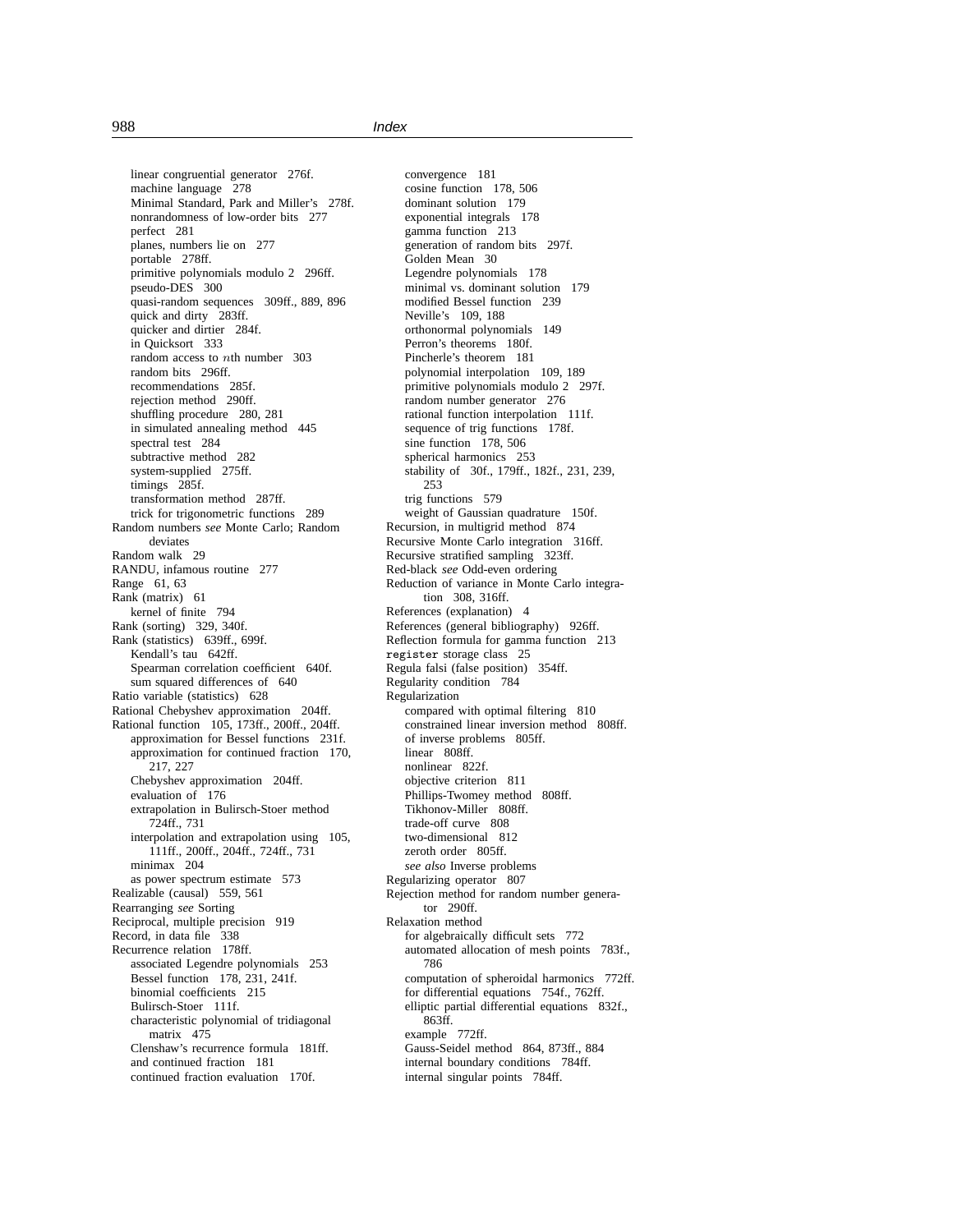Jacobi's method 864f., 873 successive over-relaxation (SOR) 866ff., 871, 875 *see also* Multigrid method Remes algorithms exchange algorithm 560 for minimax rational function 205 Residual 57, 62, 85 in multigrid method 872 Resolution function, in Backus-Gilbert method 816 Response function 538 Restriction operator 873 Reward, \$1000 offered 281 Richardson's deferred approach to the limit 140, 143, 188, 708, 724ff., 733f., 796, 878 *see also* Bulirsch-Stoer method Richtmyer artificial viscosity 846 Ridders' method, for numerical derivatives 188 Ridders' method, root finding 348, 356, 358 Riemann shock problem 846 Right eigenvalues and eigenvectors 458 Rise/fall time 554f. Robust estimation 659, 699ff., 705 Andrew's sine 702 average deviation 611 double exponential errors 701 Kalman filtering 705 Lorentzian errors 701f. mean absolute deviation 611 nonparametric correlation 639ff. Tukey's biweight 702 use of a priori covariances 705 *see also* Statistical tests Romberg integration 130, 140f., 143, 188, 723, 797 Root finding 149f., 347ff. advanced implementations of Newton's rule 393 Bairstow's method 371, 377 bisection 350, 353, 359ff., 366, 397, 476, 703 bracketing of roots 348, 350ff., 360, 369, 371, 376 Brent's method 348, 356, 666 Broyden's method 380, 389ff., 393 compared with multidimensional minimization 382 complex analytic functions 371 in complex plane 210 convergence criteria 353, 381 deflation of polynomials 369ff., 377 without derivatives 361 double root 348 eigenvalue methods 375 false position 354ff. Jenkins-Traub method 376 Laguerre's method 348, 371ff. Lehmer-Schur algorithm 376 Maehly's procedure 370, 378 matrix method 375 Muller's method 371, 379 multiple roots 348

Newton's rule 149f., 185, 348, 362ff., 369, 371, 377, 379ff., 383f., 476, 749, 757f., 762, 796, 882, 884, 919, 921 pathological cases 350f., 362ff., 369, 380 polynomials 348, 369ff., 456 in relaxation method 762 Ridders' method 348, 356, 358 root-polishing 365, 370f., 376ff., 378 safe Newton's rule 366 secant method 354ff., 365, 371, 406 in shooting method 754, 757f. singular Jacobian in Newton's rule 393 stopping criterion for polynomials 373 use of minimum finding 348 using derivatives 362ff. zero suppression 379 *see also* Roots Root polishing 365, 370, 376ff. Roots Chebyshev polynomials 190 cubic equations 184f. multiple 348, 371ff. nonlinear equations 347ff. polynomials 348, 369ff., 456 quadratic equations 183f. reflection in unit circle 567 square, multiple precision 921 *see also* Root finding Rosenbrock method 737ff. compared with semi-implicit extrapolation 747 stepsize control 738 Roundoff error 29, 889f. bracketing a minimum 406 conjugate gradient method 833 eigensystems 465, 474, 476, 478, 483, 485, 489 extended trapezoidal rule 138 general linear least squares 674, 677 graceful 891 hardware aspects 890 Householder reduction 472 IEEE standard 891 interpolation 107 least squares fitting 664, 674 Levenberg-Marquardt method 685 linear algebraic equations 32f., 36, 38, 55, 64, 91 linear predictive coding (LPC) 571 magnification of 29, 55 maximum entropy method (MEM) 574 measuring 890 multidimensional minimization 426, 430 multiple roots 369f. numerical derivatives 186 recurrence relations 179 reduction to Hessenberg form 485 series 170f. straight line fitting 664 variance 613 Row degeneracy 32 Row-indexed sparse storage 78f. transpose 80f. Row operations on matrix 37, 40 Row totals 630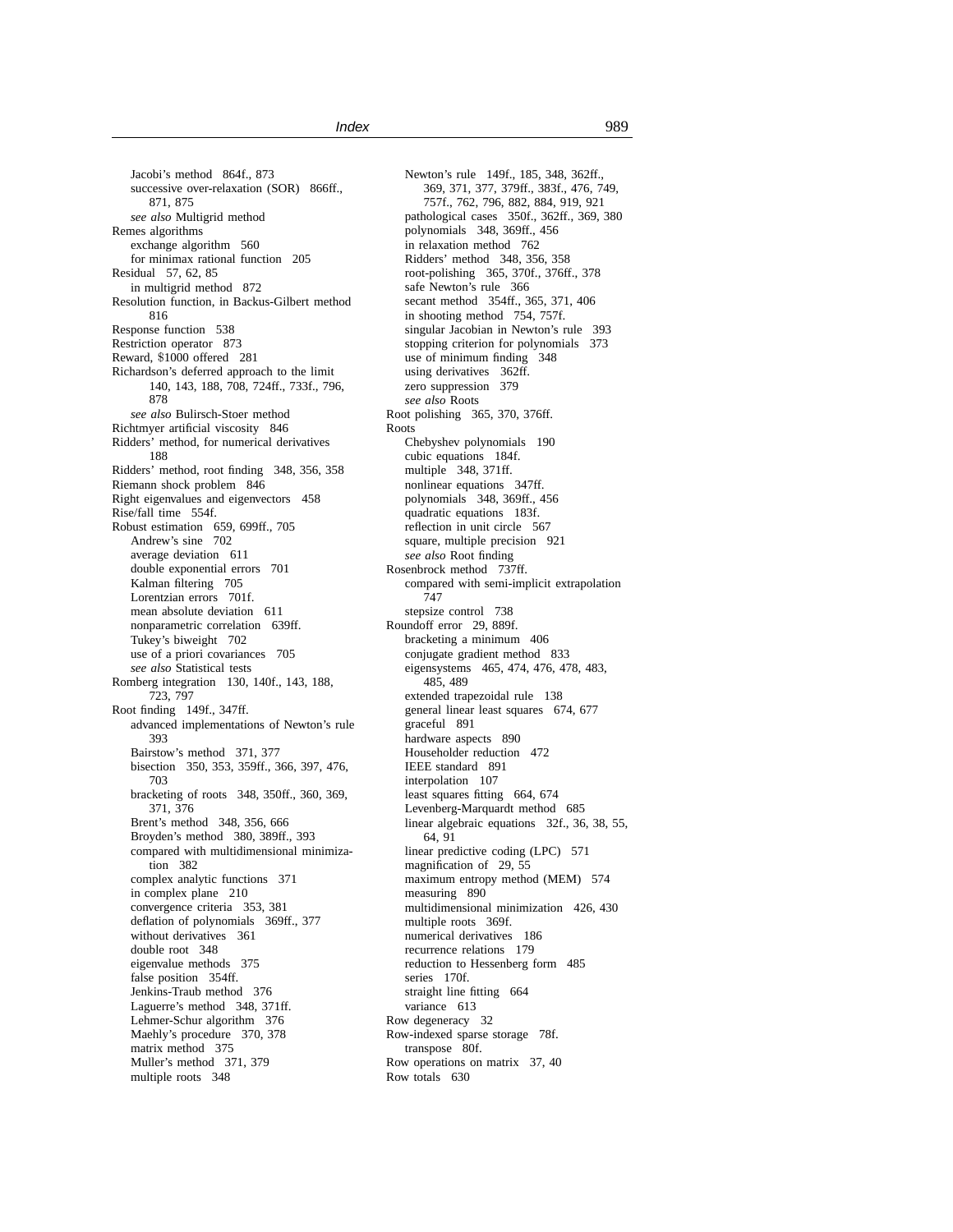RSS algorithm 323ff. RST properties (reflexive, symmetric, transitive) 345 Runge-Kutta method 708f., 710ff., 738, 747 Cash-Karp parameters 716f. embedded 715f., 738 high-order 711 quality control 728 stepsize control 714ff. Run-length encoding 909 Rybicki, G.B. 91f., 120, 151, 259, 528, 581, 606

**S**ampling

importance 316f. Latin square or hypercube 315 recursive stratified 323ff. stratified 317f. uneven or irregular 576, 654 Sampling theorem 501, 550 for numerical approximation 606ff. Sande-Tukey FFT algorithm 509 Savitzky-Golay filters for data smoothing 650ff. for numerical derivatives 189, 651 Scallop loss 554 Schrage's algorithm 278 Schrödinger equation 851ff. Schultz's method for matrix inverse 57, 606 SDLC checksum 898 Searching with correlated values 117f. an ordered table 117f. selection 341ff. Secant method 348, 354ff., 365, 371, 406 Broyden's method 389ff. multidimensional (Broyden's) 380, 389ff. Second Euler-Maclaurin summation formula 142 Second order differential equations 732f. Seed of random number generator 275 Selection 329, 341ff. find  $m$  largest elements 344 heap algorithm 344 for median 703 operation count 341f. by partition-exchange 341 without rearrangement 342 timings 344 use to find median 614f. Semi-implicit Euler method 737, 743 Semi-implicit extrapolation method 737, 743 compared with Rosenbrock method 747 stepsize control 744 Semi-implicit midpoint rule 743 Semi-invariants of a distribution 614 Sentinel, in Quicksort 333, 341 Separable kernel 794 Separation of variables 252 Serial data port 899 Series 165ff. accelerating convergence of 166ff. alternating 166f. asymptotic 167 Bessel function  $K_v$  247

Bessel function  $Y_\nu$  242 Bessel functions 166, 230 cosine integral 257 divergent 167 economization 198ff., 201 Euler's transformation 166ff. exponential integral 222, 224 Fresnel integral 255 hypergeometric 208, 271 incomplete beta function 227 incomplete gamma function 217 Laurent 573 relation to continued fractions 169f. roundoff error in 170f. sine and cosine integrals 257 sine function 166 Taylor 362, 414, 708, 715, 763, 767 transformation of 166ff. van Wijngaarden's algorithm 167 Shaft encoder 894f. Shakespeare 8 Shampine's Rosenbrock parameters 738 Shell algorithm (Shell's sort) 330ff. Sherman-Morrison formula 73ff., 90, 389 Shifting of eigenvalues 456, 477f., 486f. Shock wave 840, 846 Shooting method computation of spheroidal harmonics 781 for differential equations 754, 757ff., 779f., 781 for difficult cases 760 example 779f., 781 interior fitting point 760 Shuffling to improve random number generator 280f. Sidelobe fall-off 554 Sidelobe level 554 Signal, bandwidth limited 501 Significance (numerical) 28 Significance (statistical) 615f. one- vs. two-sided 638 peak in Lomb periodogram 577 of 2-d K-S test 646f. two-tailed 619 Similarity transform 459ff., 463, 483, 485, 488 Simplex defined 408f. method in linear programming 396, 408f., 430, 433ff., 439ff. method of Nelder and Mead 396, 408ff., 451f., 702f. use in simulated annealing 451f. Simpson's rule 130ff., 134, 139, 143, 590, 791f., 796, 797 Simpson's three-eighths rule 132, 797, 799 Simulated annealing *see* Annealing, method of simulated Simulation *see* Monte Carlo Sine function evaluated from  $tan(\theta/2)$  179 recurrence 178 series 166 Sine integral 255, 257ff. continued fraction 257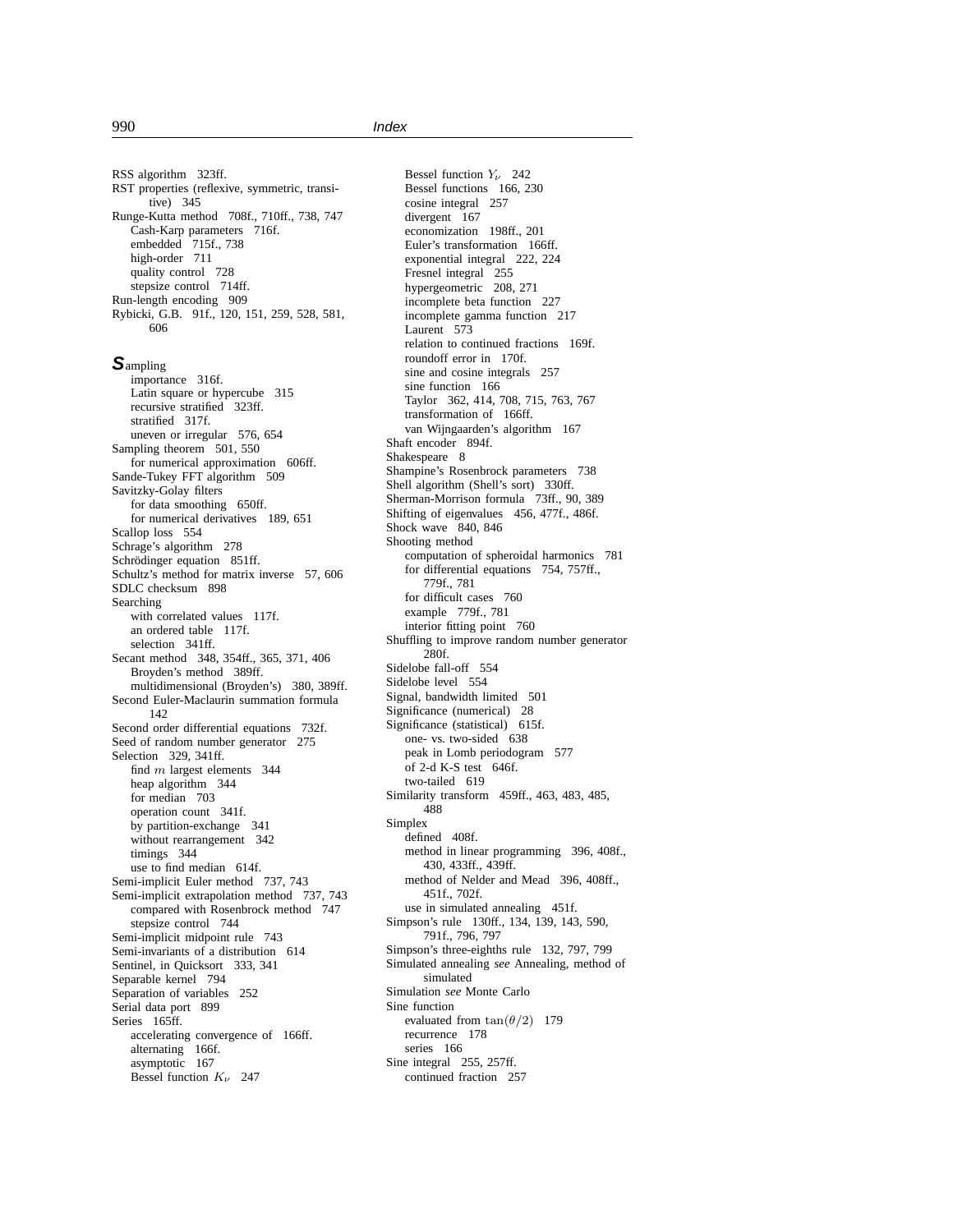series 257 *see also* Cosine integral Sine transform *see* Fast Fourier transform (FFT); Fourier transform Singleton's algorithm for FFT 532 Singular value decomposition (SVD) 33, 34f., 59ff. approximation of matrices 66f. backsubstitution 64 and bases for nullspace and range 61 confidence levels from 698 covariance matrix 698 fewer equations than unknowns 65 for inverse problems 806 and least squares 62, 65f., 205, 674, 676ff. in minimization 416 more equations than unknowns 65f. and rational Chebyshev approximation 205 of square matrix 61ff. use for ill-conditioned matrices 63f., 66, 456 use for orthonormal basis 66, 100 Singularities of hypergeometric function 209, 271 in integral equations 797ff. in integral equations, worked example 801 in integrands 141ff., 797f. removal in numerical integration 144ff., 797f. Singularity, subtraction of the 798 SIPSOL 833 Skewness of distribution 612, 614 Smoothing, importance in multigrid method 874 Smoothing of data 120, 650ff. in integral equations 790 sn function 269 Snyder, N.L. xii Sobol's quasi-random sequence 311 Sonata 8 Sonnet<sub>8</sub> Sorting 329ff. bubble sort cautioned against 330 compared to selection 341 covariance matrix 675, 687 eigenvectors 468f. Heapsort 329, 336f., 344 index table 329, 338 operation count 329ff. Quicksort 329, 332ff., 338, 341 rank table 329, 340f. ranking 338 Shell's method 330ff. straight insertion 330f., 468 SPARC or SPARCstation xvii, 3 Sparse linear equations 33, 71ff., 739 band diagonal 51ff. biconjugate gradient method 84f., 606 indexed storage 78f. in inverse problems 813 minimum residual method 85 named patterns 71, 831 partial differential equations 831ff.

relaxation method for boundary value problems 762 row-indexed storage 78f. wavelet transform 591, 606 *see also* Matrix Spearman rank-order coefficient 640f., 699f. Special functions *see* Function Spectral analysis *see* Fourier transform; Periodogram Spectral density 548 and data windowing 553ff. figures of merit for data windows 554f. normalization conventions 550 one-sided PSD 498 periodogram 550ff., 574 power spectral density (PSD) 498f. power spectral density per unit time 499 power spectrum estimation by FFT 549ff. power spectrum estimation by MEM 572ff. two-sided PSD 499 variance reduction in spectral estimation 552 Spectral lines, how to smooth 650 Spectral methods for partial differential equations 833f. Spectral radius 865ff., 871 Spectral test for random number generator 284 Spectrum *see* Fourier transform Spherical Bessel functions 240 routine for 251 Spherical harmonics 252f. orthogonality 252 routine for 254 stable recurrence for 253 table of 253 *see also* Associated Legendre polynomials Spheroidal harmonics 772ff., 779f., 781 boundary conditions 774 normalization 774 routine for 777ff., 780f., 781f. Spline 106 cubic 113ff. gives tridiagonal system 115 natural 115 operation count 115 two-dimensional (bicubic) 127f. Spread matrix 817 Spread spectrum 300 Square root, complex 177f. Square root, multiple precision 921 Square window 553 Squaring, macro in C 27 Stability 30f. of Clenshaw's recurrence 182f. Courant condition 838, 841ff., 845, 855 diffusion equation 849 of Gauss-Jordan elimination 36, 38 of implicit differencing 735f., 849 mesh-drift in PDEs 843f. nonlinear 840, 846 partial differential equations 829, 836f. of polynomial deflation 370 in quadrature solution of Volterra equation 796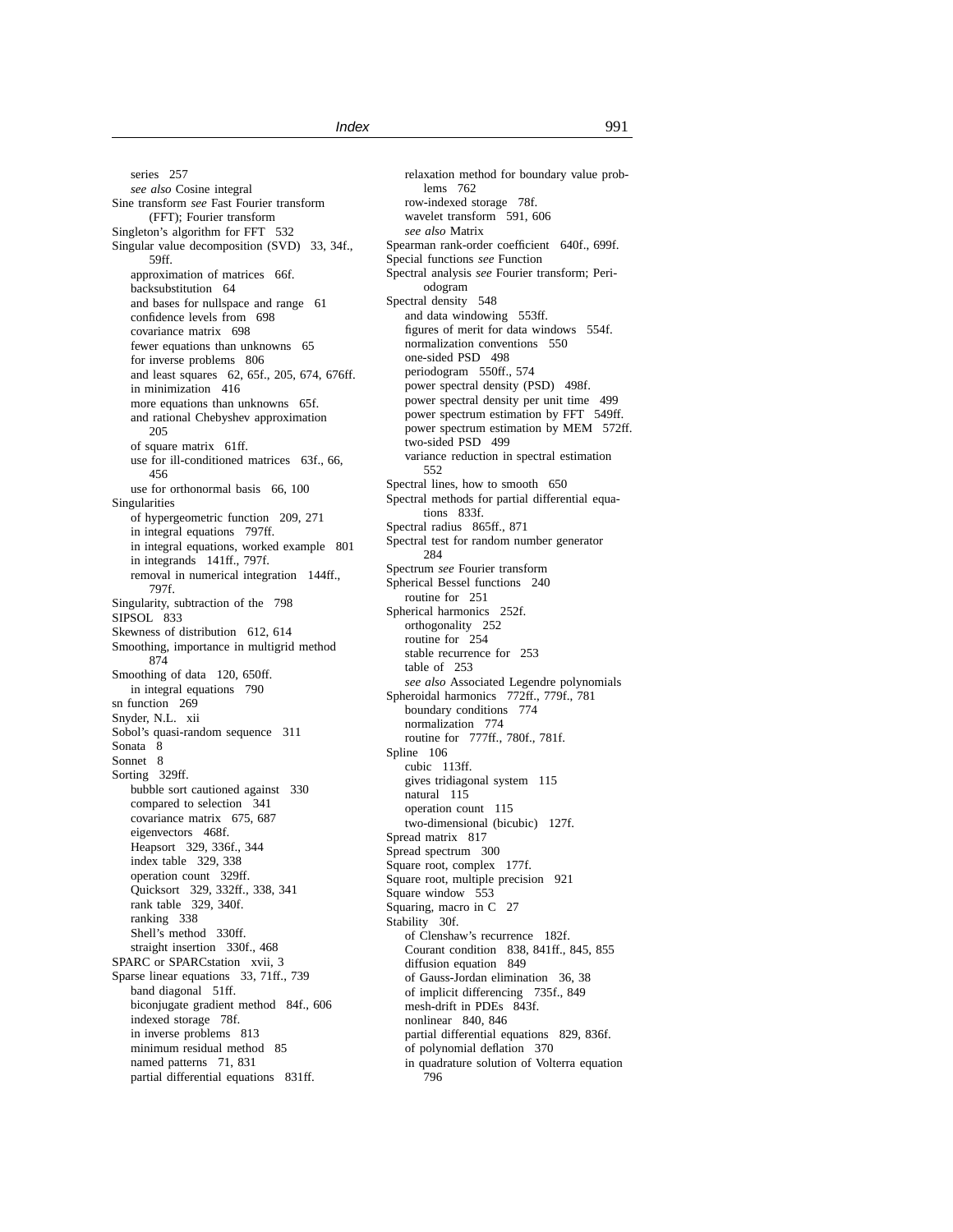of recurrence relations 179ff., 182f., 231, 239, 253 and stiff differential equations 735f. von Neumann analysis for PDEs 836f., 839, 842, 849 *see also* Accuracy Stabilized Kolmogorov-Smirnov test 626f. Stabilizing functional 807 Staggered leapfrog method 842f. Standard deviation of a distribution 611 of Fisher's z 637 of linear correlation coefficient 636 of sum squared difference of ranks 641 Standard (probable) errors 616, 662, 667, 673, 677, 689 Statement labels 8 Statistical error 659 Statistical tests 609ff. Anderson-Darling 626f. average deviation 611 bootstrap method 691f. chi-square 620f., 630ff. contingency coefficient C 631 contingency tables 628ff., 644 correlation 609f. Cramer's V 631 difference of distributions 620ff. difference of means 615ff. difference of variances 617, 619 entropy measures of association 632ff. F-test 617, 619 Fisher's z-transformation 637f. general paradigm 609 Kendall's tau 640, 642ff. Kolmogorov-Smirnov 620, 623ff., 645ff., 699 Kuiper's statistic 627 kurtosis 612, 614 L-estimates 699 linear correlation coefficient 636ff. M-estimates 699ff. mean 609ff., 614, 615ff. measures of association 610, 628ff. measures of central tendency 610ff. median 611, 699 mode 611 moments 610ff., 614 nonparametric correlation 639ff. Pearson's r 636ff. for periodic signal 577f. phi statistic 631 R-estimates 699f. rank correlation 639ff. robust 611, 640, 699ff. semi-invariants 614 for shift vs. for spread 626f. significance 615f. significance, one- vs. two-sided 619, 638 skewness 612, 614 Spearman rank-order coefficient 640f., 699f. standard deviation 611 strength vs. significance 615, 628 Student's t 616, 637

Student's t, for correlation 637 Student's t, paired samples 618 Student's t, Spearman rank-order coefficient 640 Student's t, unequal variances 617 sum squared difference of ranks 640f. Tukey's trimean 699 two-dimensional 645ff. variance 609ff., 613, 618 Wilcoxon 699 *see also* Error; Robust estimation \_\_STDC\_\_ macro 17, 930 Steak, without sizzle 818 Steed's method Bessel functions 240ff., 246 continued fractions 170f. Steepest descent method 421 in inverse problems 813 Step doubling 136, 715 tripling 143 Stieltjes, procedure of 157 Stiff equations 709, 734ff. Kaps-Rentrop method 737 methods compared 747 predictor-corrector method 737 r.h.s. independent of  $x$  736 Rosenbrock method 737ff. scaling of variables 737 semi-implicit extrapolation method 737 semi-implicit midpoint rule 743 Stiff functions 106, 406 Stirling's approximation 213, 821 Stoermer's rule 732f. Stopping criterion, in multigrid method 884 Stopping criterion, in polynomial root finding 373 Storage band diagonal matrix 52 scheme for matrix in C 20f., 33f., 940f. sparse matrices 78f. Straight injection 876 Straight insertion 330f., 468 Straight line fitting 661ff., 673f. errors in both coordinates 666ff. robust estimation 703 Strassen's fast matrix algorithms 102ff. Stratified sampling, Monte Carlo 317f., 323 Strongly implicit procedure (SIPSOL) 833 Structured programming 5ff. Student's probability distribution 226, 228 Student's t-test for correlation 637 for difference of ranks 641 for difference of means 616 for difference of means (paired samples) 618 for difference of means (unequal variances) 617 Spearman rank-order coefficient 640 Sturmian sequence 475f. submatrix() utility 945 Submatrix caution on freeing 23 of existing matrix 22, 945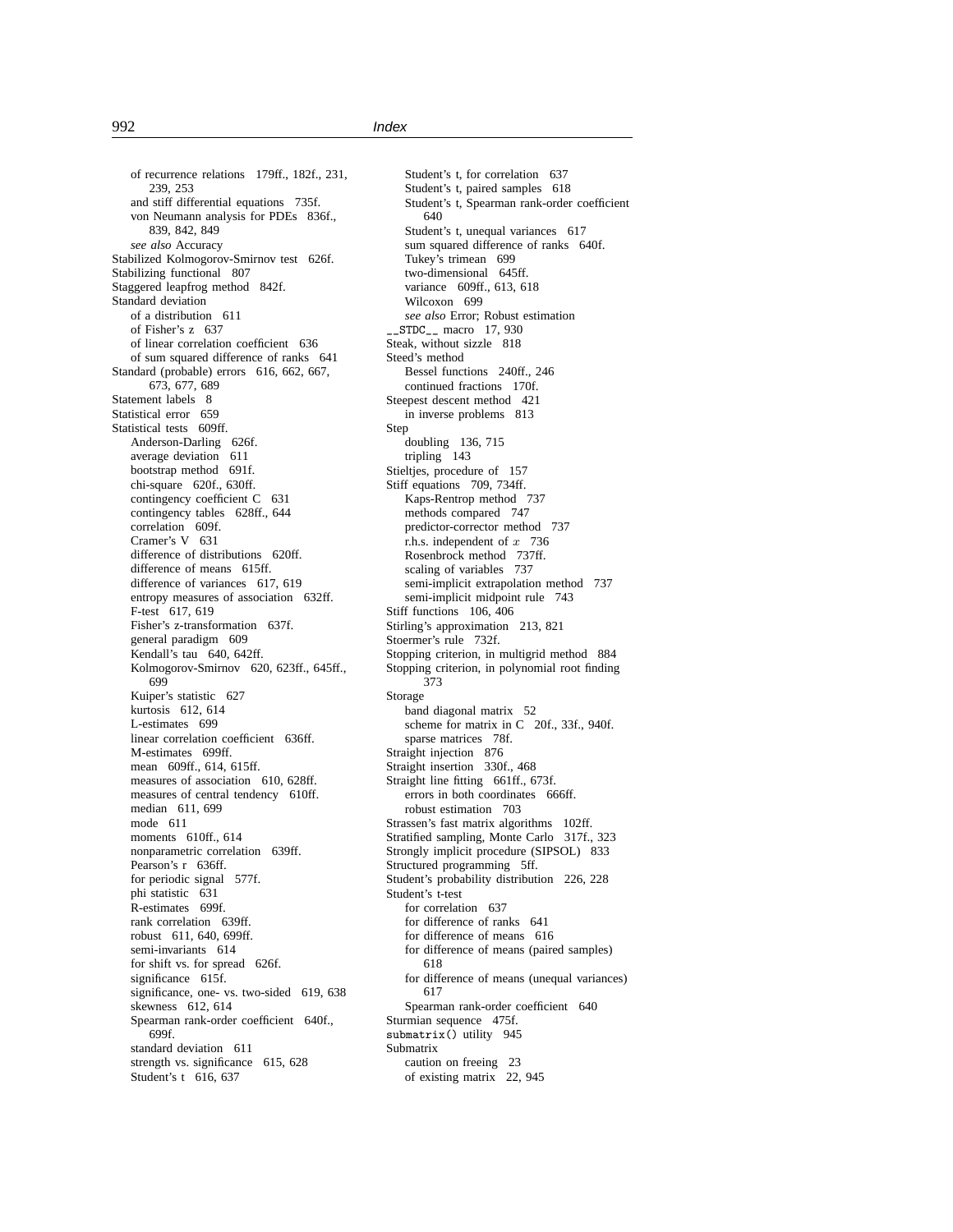Sub-random sequences *see* Quasi-random sequence Subtraction, multiple precision 916 Subtractive method for random number generator 282 Successive over-relaxation (SOR) 866ff., 871 bad in multigrid method 875 Chebyshev acceleration 868f. choice of overrelaxation parameter 866f. Sum squared difference of ranks 640 Sums *see* Series Sun xvii, 894 SPARCstation xvii, 3 Supernova 1987A 645 SVD *see* Singular value decomposition (SVD) switch structure 14 Symbol, of operator 875f. Synthetic division 91, 174, 369, 377 Systematic errors 659

**T**ableau (interpolation) 109, 189 Tangent function, continued fraction 169 Taylor series 186, 362, 414, 708, 715, 750, 763, 767 Test programs 3 TEX xiii Thermodynamics, analogy for simulated annealing 444f. Threshold multiply of sparse matrices 81ff. Tides 568 Tikhonov-Miller regularization 808ff. Time domain 496 Time splitting 856f., 870 Toeplitz matrix 90, 92ff., 201 LU decomposition 94 new, fast algorithms 95f. nonsymmetric 93ff. Tongue twisters 341 Torus 305ff., 313ff. Trade-off curve 804, 818 Trademarks xvii Transformation Gauss 262 Landen 262 method for random number generator 287ff. Transforms, number theoretic 509f. Transport error 840 Transpose of sparse matrix 80f. Trapezoidal rule 131, 133, 136ff., 140, 586, 590, 791f., 795 Traveling salesman problem 445ff. Tridiagonal matrix 50f., 66, 156, 460f., 494 in alternating-direction implicit method (ADI) 870f. from cubic spline 115 cyclic 74f. in cyclic reduction 862 eigenvalues 475ff. with fringes 831 from operator splitting 870f. reduction of symmetric matrix to 469ff., 476 *see also* Matrix

Trigonometric functions, linear sequences 178f. functions, recurrence relation 178, 579 functions,  $tan(\theta/2)$  as minimal 179 interpolation 105 solution of cubic equation 184f. Truncation error 30, 406, 715, 889f. in multigrid method 883 in numerical derivatives 186 Tukey's biweight 702 Tukey's trimean 699 Turbo Pascal (Borland) 7 Twin errors 902 Two-dimensional *see* Multidimensional Two-dimensional K–S test 645ff. Two-pass algorithm for variance 613 Two-point boundary value problems 708, 753ff. automated allocation of mesh points 783f., 786 boundary conditions 753ff., 757, 760, 779f. difficult cases 760 eigenvalue problem for differential equations 756, 772ff., 779, 781 free boundary problem 756, 785 grid (mesh) points 754f., 762, 783f., 786 internal boundary conditions 784ff. internal singular points 784ff. linear requires no iteration 759 multiple shooting 762 problems reducible to standard form 756 regularity condition 784 relaxation method 754f., 762ff. relaxation method, example of 772ff. shooting to a fitting point 760ff. shooting method 754, 757ff., 779f., 781 shooting method, example of 779f., 781 singular endpoints 760, 773, 780 *see also* Elliptic partial differential equations Two-sided exponential error distribution 701 Two-sided power spectral density 499 Two-step Lax-Wendroff method 844ff.

# **U**LTRIX xvii, 3

Uncertainty coefficient 634 Uncertainty principle 607 Underflow, in IEEE arithmetic 891 Underrelaxation 866 Uniform deviates *see* Random deviates, uniform Unit-offset array 18, 940f. Unitary (function) 852f. Unitary (matrix) *see* Matrix UNIX xii, xvii, 3, 16, 285, 303, 894 Upper Hessenberg matrix *see* Hessenberg matrix Upwind differencing 841f., 846 U.S. Postal Service barcode 902 Utility functions complex.c 23f., 948ff. nrutil.c 2, 19, 21f., 940, 942ff.

**V**-cycle 874